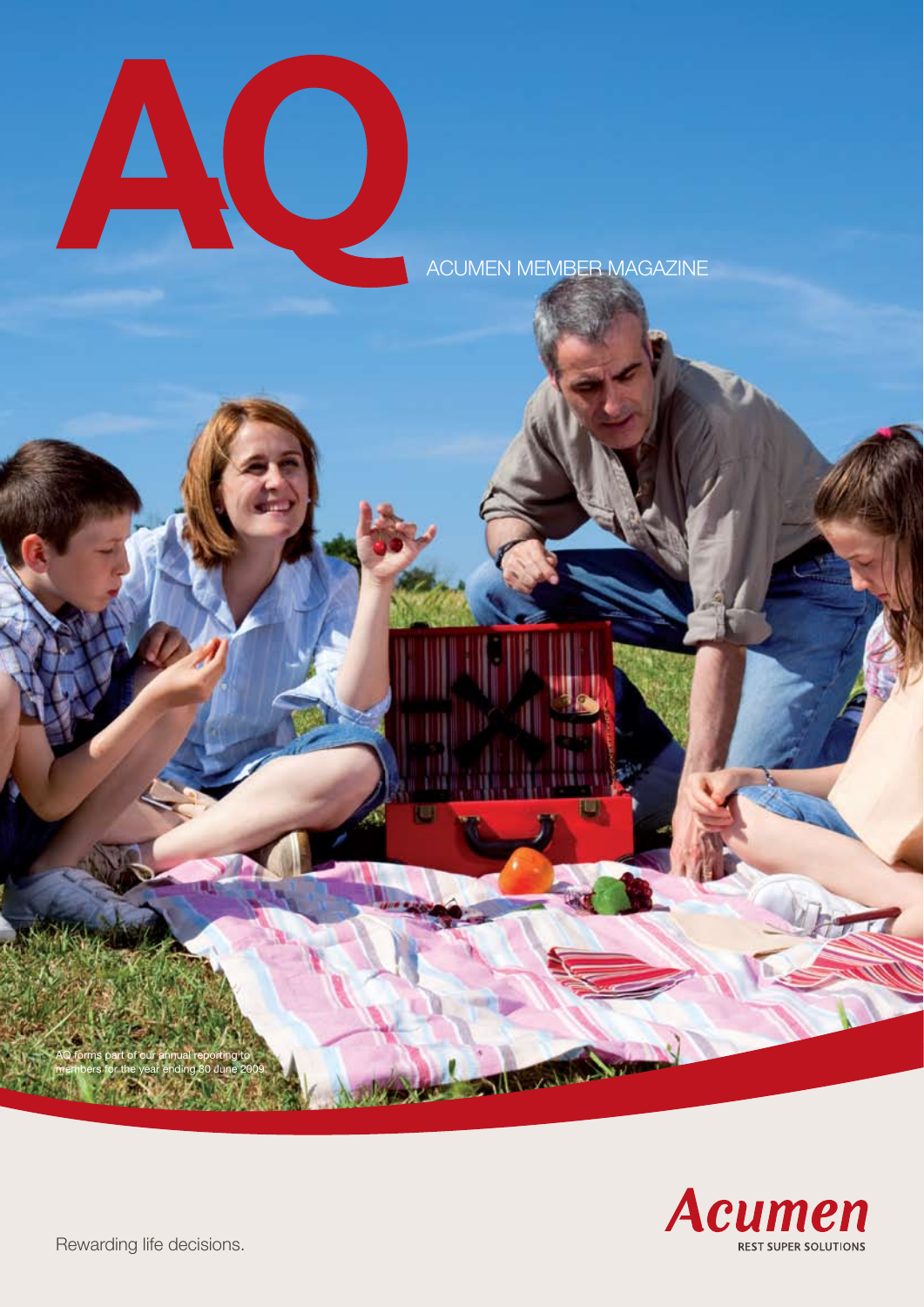# From the top

with CEO, Damian Hill

**1**

## How has the global financial crisis affected Acumen members?

The first thing to note is that it's not just Acumen members, but almost everyone who has super has been affected by the global financial crisis.

For many super fund members including Acumen members, it may be the first year where negative returns have outweighed the amount that's gone in during the year, so your balance may have fallen in the last year.

But it's not a time to make knee-jerk decisions, because your super is a long-term investment. Acumen has been one of the best performing funds over the last 12 months and over the long-term, as it has been in previous market downturns.

Throughout the last few decades, there have been plenty of good economic times, like the five-year period up until late 2007 when the global financial crisis was just getting started. There has been down times too, like the dot-com crash that went from mid-2000 to mid-2002, and of course the current global financial crisis.

Superannuation funds, like Acumen, invest in different markets to increase members' wealth over time but there will invariably be periods when markets aren't performing well and there will be some loss of value.

What Acumen aims for, is strong performance over the long-term. That means performing well compared with other funds, both in good times and particularly in bad times. In fact, REST (which Acumen is a part of) has just been awarded Industry Fund of the Year as part of the *AFR Smart Investor* Blue Ribbon Awards 2009.

## Do you think most Acumen members will have enough money for their retirement?

I do have a genuine concern for our members that some may not have enough money to retire with the standard of living that they desire.

One of the reasons for this is that life expectancy has gone up, so we're living longer than previous generations. Which is a great thing of course, but it also means you need to save for more years of retirement.

So it may well be that the Superannuation Guarantee payments that your employer makes, are not enough on their own to fund the retirement that you want, even in combination with the age pension.

There are three really important questions to ask yourself here.

- 1 **Firstly, what sort of retirement do I want?** Most people hope to be able to continue the same standard of living for their retirement years, and many also hope to leave some money behind for their dependants.
- 2 **The second question is, where am I now?** Having a look at your most recent Acumen statement is a good place to start.
- 3 **The third question is, what do I have to do between now and when I retire, to bridge the gap?**

It may be that you consider salary sacrificing into super, which can possibly boost your super and reduce the amount of tax you pay.

 If you are eligible, you may also consider making an after-tax voluntary contribution to your super, so that you can receive the government co-contribution.

Acumen Annual Report: Acumen is a division of Retail Employees Superannuation Trust (the `fund'). Any advice contained in this information is general advice and has been prepared without taking into account your objectives, financial situation or needs. Before acting on the advice, you should consider the appropriateness of the advice,<br>having regard to your objectives, financial situa circumstances. You should read the Product Disclosure Statement before making any decision about the product. The Trustee has no relationships or associations<br>with any other product issuer that might reasonably be expected receive any commissions or fees for the advisory services provided to you. They may however receive a performance related bonus that takes into account the financial<br>services provided. No commissions or fees are paid for t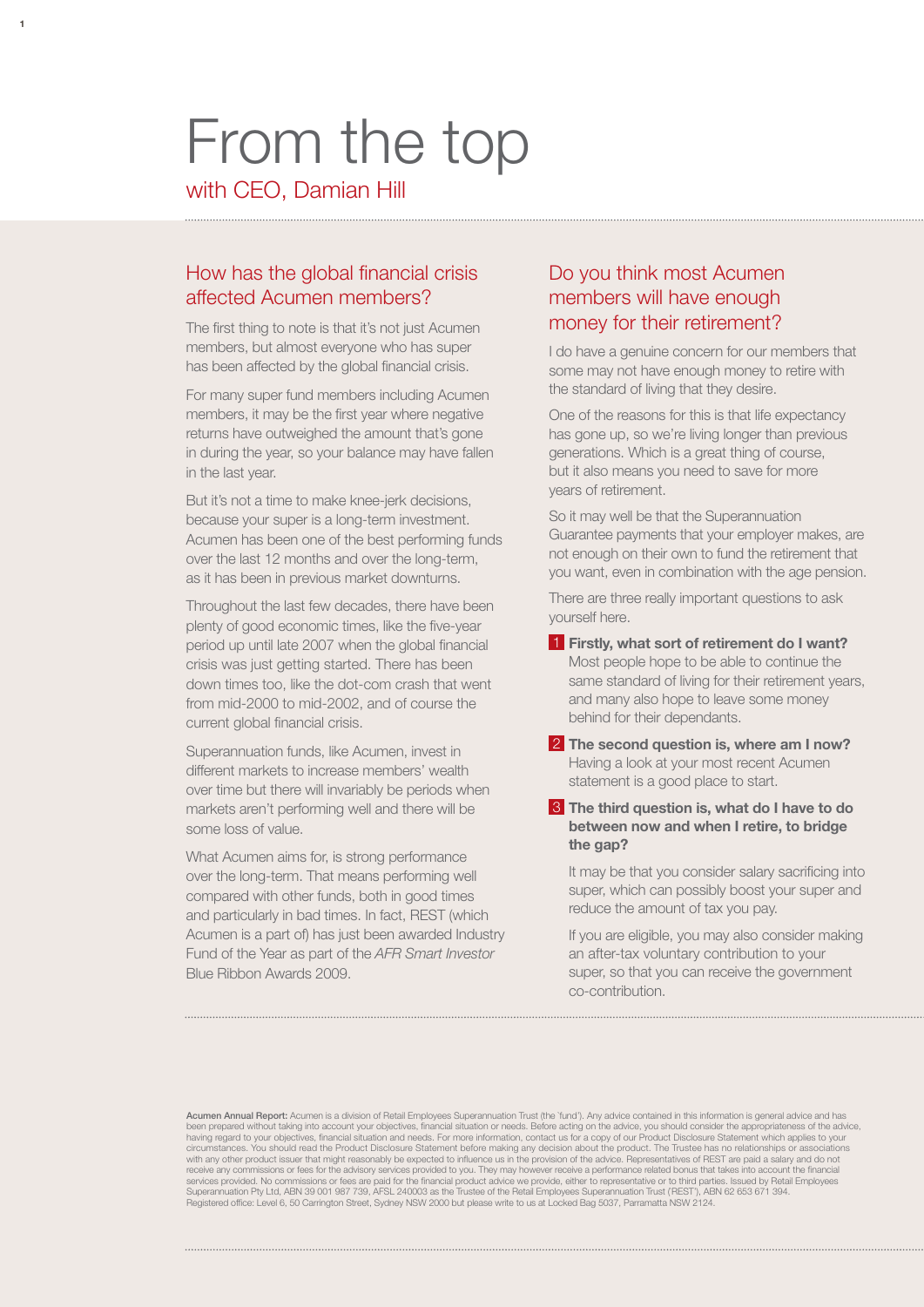

But probably the best advice I can give, is *to get advice*. A licensed financial planner can help you through this process of working out where you are now and what you have to do to reach your retirement goals.

And Acumen wants to make that easy for our members, so what you can do is call our customer service centre, and ask to speak to a Money Solutions\* financial coach. If you haven't used them before, Acumen will pay for your first, over-the-phone, super-related question for free, or you can get a more extensive plan which may be charged to your Acumen super account, so there's not even an out-of-pocket expense.

\*Money Solutions Pty Ltd AFSL 258145. Money Solutions personnel are not representatives of the REST Trustee. Any financial product advice given by Money Solutions is provided under the Money Solutions AFSL. The Trustee does not accept liability for any loss or damage incurred by any person as a result of using products or services provided by Money Solution

#### What options does Acumen offer people who are nearing retirement?

Many people who are approaching retirement think that their only option when they get there is to withdraw it all out of super, but that's not the case. With the REST Pension, you can leave your super in the tax-effective super environment, and draw a regular income from it.

You get the same investment options as you have had in Acumen and some of the lowest fees for a pension. There are even fee discounts for long-term members of Acumen and their spouses.

There are also some great options for people who are aged between 55 and 65 and still working, with REST 'Transition to Retirement' Pension.

Using a Transition to Retirement strategy, you can either work part-time, and use a transition to retirement pension to top up your income.

Or, you can continue to work full-time, salary sacrifice a large portion of your income and get the tax benefits of that, and then top-up your income with the payments from the transition to retirement pension.

If you'd like more information on REST Pension including the Transition to Retirement option, you can call Acumen Customer Service and ask for the REST Pension Product Disclosure Statement which includes a useful section on planning for an enjoyable retirement. You can also download it from our website.

And as I mentioned earlier, you may also like to ask to speak to a Money Solutions financial coach, who can give you personal advice to help you plan for a great retirement.

#### Your privacy is important to us.

Acumen knows that keeping your personal information private is very important and we appreciate that you trust that we do so carefully and sensibly. Your personal information is very important for the proper management of the Fund. We receive and store information you provide on our secure databases, which are protected in secure facilities. Unless required or authorised by law, your information is only accessible by authorised Acumen personnel or authorised service providers, including the insurer, legal advisers and the administrator.

Acumen and its authorised service providers are subject to the National Privacy Principles

From time to time, Acumen may use member information for future planning to improve our services to members. Information may be used for the purpose of testing a potential member product or service – including by way of, but not limited to, direct marketing.

Acumen may arrange for a service provider to cross match your personal details with other superannuation funds to help locate any other superannuation accounts in your name.

Acumen may send members communication material, also known as direct marketing material (including marketing material by third parties), about special offers and promotions that are available to members of Acumen. If you do not<br>want Acumen to use your personal information to send you direct marketing<br>material, then please phone 1300 305 779. If you do not provide Acumen your personal information, you may not be able to receive certain benefits as a member of the Fund.

Access to your details is protected. If you would like to review or make any corrections to your personal information, login to MemberAccess at<br>www.acumensuper.com.au or phone Acumen for a 'Changes to membership<br>details' form or download it from our website. If you have any questions about<br>our priv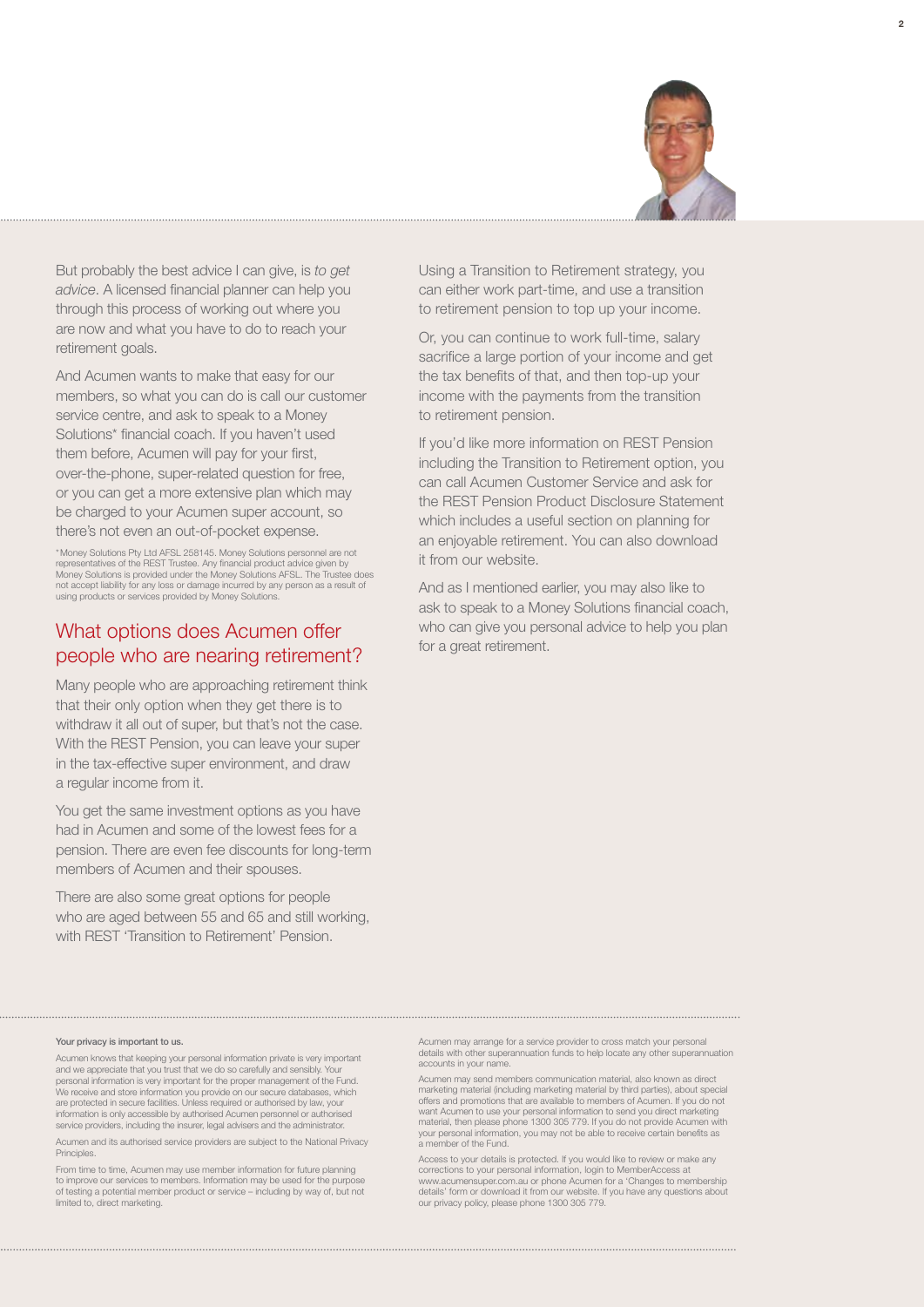## Investment update

**For most Australians, super balances have been affected by tough financial conditions and a turbulent share market. Reassuringly though, Acumen has performed better than most other funds during this period.**

**3**

## How do investment markets impact my super account?

Many members are in our Core Strategy option, which is made up of a mix of investments including shares, property, bonds, cash and alternatives.

Shares form a significant part (over 50%) of Core Strategy's investments. When the share market's going well, this assists Core Strategy's performance, and helps your super to grow. However, in recent times the share market has fallen significantly. This has caused a decline in the performance of Core Strategy, which in turn has affected your super balance.

## Acumen's performance results to 30 June 2009

The Core Strategy returns shown are crediting rates - the rates allocated to members' accounts. Crediting rates have differed from actual earnings rates in some years, and for more information visit www.acumensuper.com.au and click on Performance & Investments. All returns are post investment management fees and tax. Returns for the five year period are annualised compound averages. Past performance is not necessarily an indicator of future performance.

If you're in another Acumen investment option, it's likely your balance has also been impacted, with returns for most assets classes being down.

#### Will the share market recover?

Although the share market has been down since late 2007, a sense of perspective is important. Volatility and fluctuation are normal features of the investment cycle. Most people remember previous periods of volatility – such as the 1987 share market crash or the volatility of the early 2000s – and have seen that markets typically rebound.

## Should I switch to another of your investment options?

You need to make a considered decision. By switching out of Core Strategy into a more defensive option, such as Cash, you may lock in your loss and miss out on any future upswing when markets recover. Remaining in Core Strategy means that you have the opportunity to recoup any loss when share markets rebound.

| 5.67    | -7.82                                                                                                      | 4.39                         |
|---------|------------------------------------------------------------------------------------------------------------|------------------------------|
|         |                                                                                                            |                              |
| 4.44    | 1.29                                                                                                       | 0.44                         |
| 4.84    | $-2.78$                                                                                                    | 1.85                         |
| 4.94    | $-6.25$                                                                                                    | 2.73                         |
| 5.32    | $-10.23$                                                                                                   | 3.56                         |
| 5.23    | $-12.71$                                                                                                   | 4.00                         |
|         |                                                                                                            |                              |
| 4.62    | 1.92                                                                                                       | 0.72                         |
| 4.68    | 4.54                                                                                                       | 1.44                         |
| 4.84    | $-15.50$                                                                                                   | 5.96                         |
| 7.48    | $-10.62$                                                                                                   | $-10.40$                     |
| 8.06    | $-15.48$                                                                                                   | 7.76                         |
| $-0.13$ | $-16.36$                                                                                                   | 4.09                         |
|         | <b>Structured Options</b><br><b>Member-tailored Options</b><br><b>Australian Shares</b><br>Overseas Shares | 5 Yr % p.a. 1 Yr % 3 month % |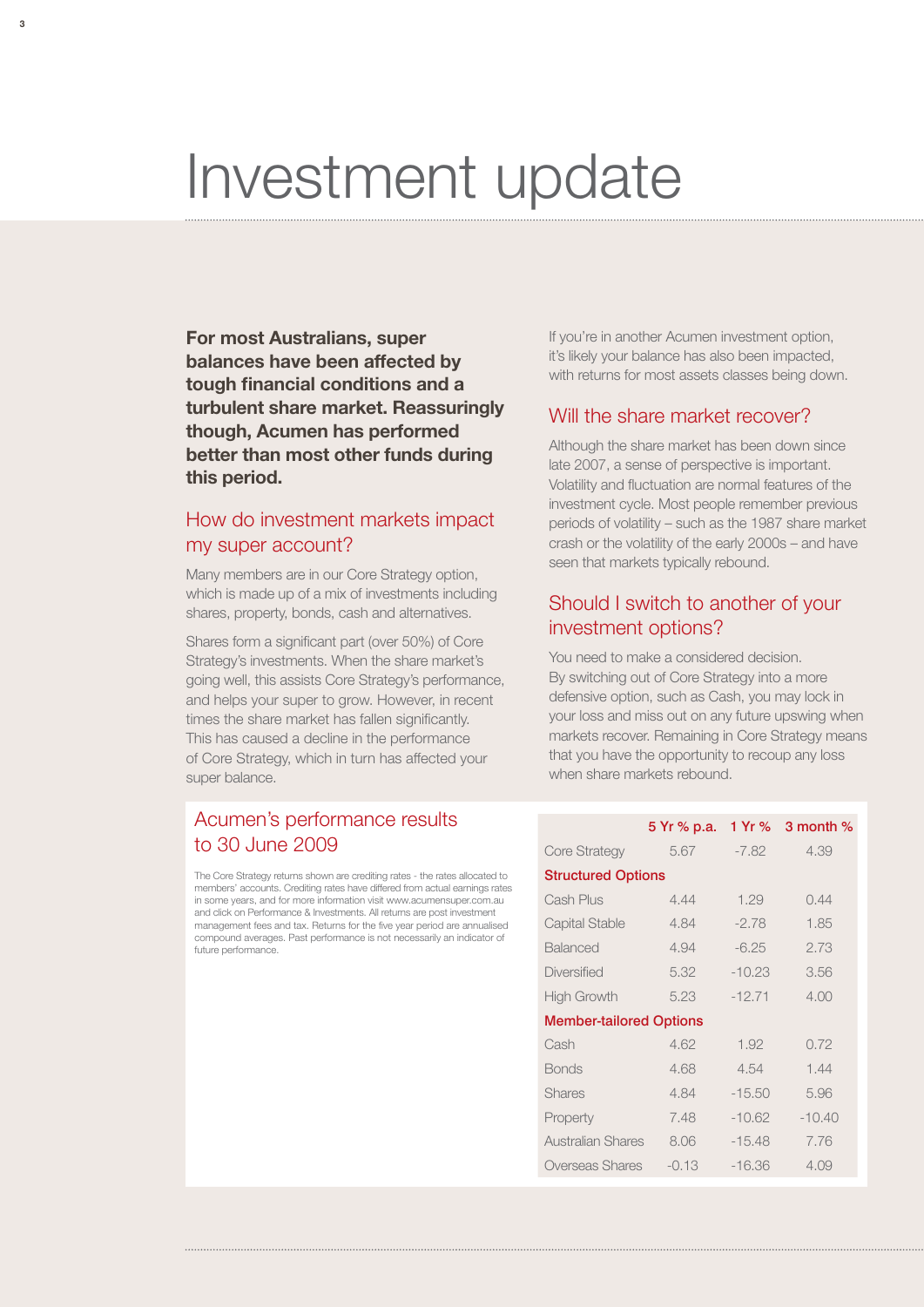## Should I switch to another super fund?

Again, you need to make a considered decision and remember that Acumen has performed better than most other funds throughout these tough financial conditions.

For example, according to SuperRatings^ our Core Strategy option was the best performing investment option in the 'Growth' category for the year ended 30 June 2009.

## Why has our Core Strategy option performed better than many of its competitors?

Core Strategy has been one of the better performing default investment options. In the lead-up to the financial crisis, Core Strategy had less exposure to listed investments compared to many other default options, with greater levels of cash at its disposal. We've used this cash to buy assets which appeared 'cheap' on a long-term basis, which has helped our returns as the share and credit markets have rebounded.

## Is it wise to consolidate my super?

With weak super returns, it's important that you at least minimise your fees. If you have various super accounts, consider consolidating them into a single account. With one account you'll only pay one set of fees which should save you money. Plus your super will be easier to monitor and manage.

For information about transferring super into your Acumen account, read about consolidating your super. Alternatively, call us on 1300 305 779 and we'll walk you through the process.

## What else can I do to assist my super?

Although it's not compulsory, it's a good idea to provide Acumen with your tax file number (TFN). **4**

If we don't have your TFN:

- contributions your employer makes for you (including salary sacrifice payments) may be taxed at a higher rate – 46.5% instead of the normal 15%
- we can't accept your personal after-tax super contributions (meaning you may also miss out on government co-contributions).

Also, if you've provided your TFN, it's much easier to locate your super in the event that you lose track of it.

To give us your TFN, login to MemberAccess and go to the 'Personal details' screen. Alternatively, phone us on 1300 305 779.

## Consider getting advice

Consider discussing your super with a financial adviser, who can provide information and guidance based on your personal circumstances.

If you don't have an adviser, we can connect you with a Money Solutions\* coach, and if you're a Acumen member we'll pay for your first over-the-phone question on a super-related topic.

Simply call us on 1300 305 779.

\* Money Solutions Pty Ltd AFSL 258145. ^ SuperRatings Crediting Rate Survey as at 30 June 2009.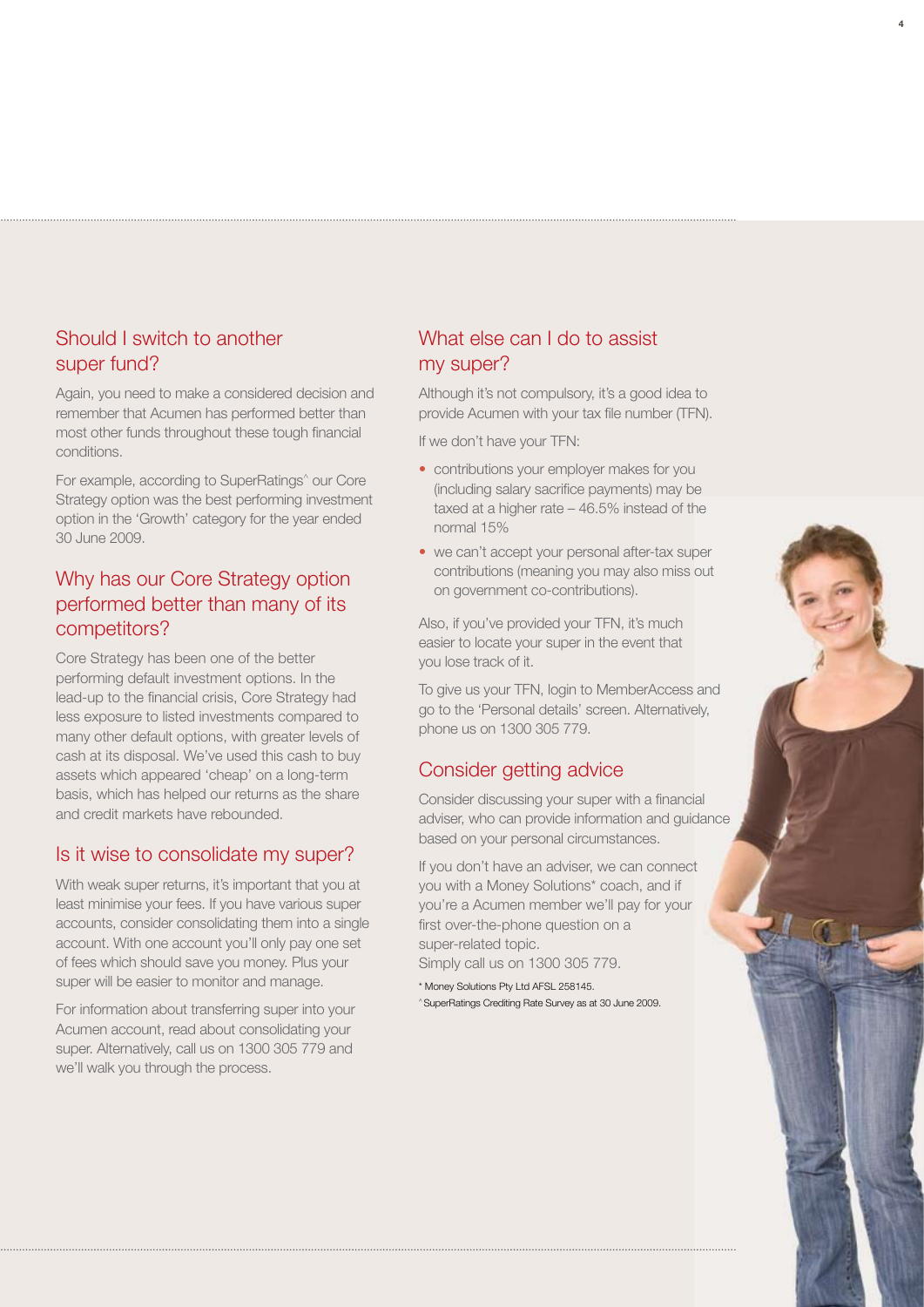## A-Z Guide to making, saving and enjoying money

### **A** Auction sites

**5**

Auction sites can be a great place to pick up a bargain or collect some cash for the stuff in your garage gathering dust. Take a look around your house. Old skis? Bike? Books? Board Games?

#### **B** Budget

Take control of your spending. Once you work out that your \$4 coffee and toast each morning is costing you over \$1,000 per year you might decide to invest in a \$70 coffee machine instead.

The purpose of making a budget isn't to make you feel restricted. Rather it's to give you a birds-eye view of your spending so that you can know where your money is going and make decisions you feel good about.

#### **C** Credit cards

Using plastic is often more convenient than carrying wads of cash around but the golden rule is: pay it off every month. If you've already got yourself into credit card trouble, rolling your debt to a card that has a 6-month interest free period could be a good idea, but make sure you have a plan to pay it off within that 6 months.

## **D** Driving

You might be surprised how much owning a car actually costs you. When you add up petrol, insurance, rego, tolls and mechanic bills you've probably exceeded \$5,000 a year, and that's before you think about depreciation. Maybe public transport or walking are viable options? Perhaps you and your partner can live with one car instead of two?

### E Earn more than you spend

Sounds obvious but many people don't do this and get themselves into debt trouble.

#### F First home savers account

If you're thinking of saving for a home, consider starting a First Home Saver Account to take advantage of an additional 17% the government will add to your contributions. If you change your mind and don't want to use your savings for a house, you can't cash-it-out but you can transfer the money into your super account. Conditions apply and for more info go to www.homesaver.treasury.gov.au

#### G Government co-contribution

For the 2009/2010 financial year, the government will add \$1 for every \$1 you put into your super up to \$1,000. Conditions apply and for more information go to www.acumensuper.com.au

#### **H** High-interest saving

The ME Bank Online Savings Account offers a competitive interest rate. See page 7 for more information.

#### **I** Insurance

Make sure you and your family are covered. Go to www.acumensuper.com.au for more information.

### J Join mailing lists

Cheap flights, cheap accommodation and many more great offers are made via mailing lists.

#### K Keep your details up to date

If you don't keep your details up-to-date with Acumen, your super money may be transferred to an Eligible Rollover Fund (ERF). See the box below for more info.

### L Lost super

One in three Australians have lost super. Could you be one of them? You can look for lost super using SuperSeeker at www.ato.gov.au

#### Keeping your details up to date

To receive updates on your super, remember to let us know if you change your address or employer.

It's easy to update your details. Simply login to MemberAccess at www.acumensuper.com.au and change your details online. If you don't already have a PIN, you can register for one online. Alternatively, call or write to us to advise of your change of details. If you leave your employer and do not advise Acumen of your intention to roll your benefit out, your benefit may automatically be transferred to REST Personal after 60 days - check your PDS Part 2 to see if this applies to your plan. You will be able to roll out of REST Personal, if you wish, with no exit fees.

#### ERF

Acumen has a broad power to transfer a member's benefits to another fund, called an Eligible Rollover Fund or ERF. Acumen may roll over your benefits to its ERF if:

- 1. Acumen has attempted to contact you and correspondence has been returned unclaimed (ie you are a 'lost member') and you have an account balance that is insufficient to pay Acumen's fees, or
- 2. Acumen has been advised that you:
- have left your employer
	- have an account balance that is insufficient to pay Acumen's fees (note that this will change depending on your investment returns relative to your fees), and
	- have not advised Acumen where you would like to roll over your benefits.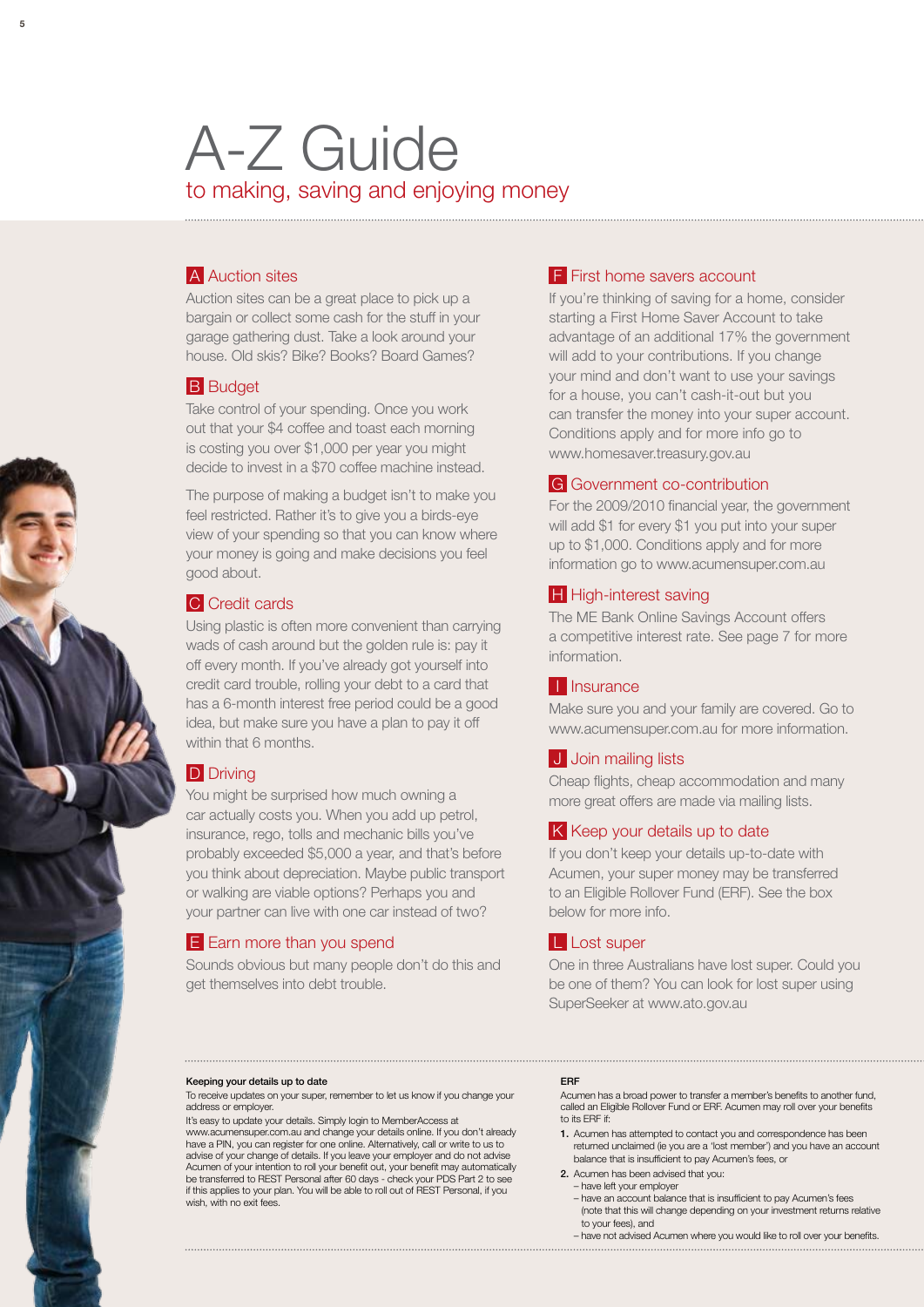#### M Membership to a gym

Many Australians are paying for gym memberships they rarely use. Committing to going regularly can have great health benefits, but if you're not going to do that then at least commit to going through the cancellation process so you're not throwing away money.

#### **N** Negative returns

If your super statement shows a negative return this year, don't panic, super is a long-term investment. Markets move in cycles and it's to be expected that there are a couple of bad years now and then.

#### O One account

If you've got more than one super account, you're probably paying more than you have to in fees. Go to www.acumensuper.com.au and click on 'Consolidating my super' to find out how to get all your super into Acumen.

#### **P** Phone bill

If your mobile phone bill is getting out of hand, then call your phone company and ask about going onto a cap, or if you're already on one, a bigger cap. Phone caps are great in terms of helping you budget, but carefully select the right cap for you, because if you max it out the cost can really blow out.

#### **Q** Questions

Acumen's website is a great place to learn more about super and get your questions answered, and Acumen customer service on 1300 305 779 are always happy to help too.

#### **R** Returns

The investment options you select now will make a huge difference on your future.

## S Supermarket shopping

Make sure you go in with a list and stick to it.

#### **T** Tight Tuesday discounts

Many cinemas offer discount tickets on Tuesdays.

**6**

#### U University debt

If you've got a HELP/ HECS debt, don't let it stress you out. You can get a 10% discount by making payments voluntarily as opposed to them coming out of your wages. This could especially be a good strategy when you're ready to make your final payment, because if you pay off the debt by the end of a financial year, you'll get all the HELP money deducted from your pay throughout the year back in your tax return.

#### V Vacations

Make sure you set yourself a realistic budget before you go. Also, it's important you have travel insurance. Acumen members can get 40% off through AIG travel. See page 7 for details.

#### W Weddings

No-one wants to skimp on their special day but don't go overboard. One of the most common reflections of newly-married couples is "We wish we spent less on the wedding and more on the honeymoon".

#### X eXtra contributions to your super

Consider salary-sacrificing (contributing to super with pre-tax money) or making an after-tax contribution (from your take home pay) which may entitle you to a government co-contribution. What you contribute now will make a huge difference to your future.

#### Y Your goals

What do you want to achieve? Whether it's to be out of debt or to purchase your first home, having savings goals can be exciting and help you keep your spending within your budget.

#### **Z** Zest!

Acumen's ERF is AUSfund and you may contact AUSfund as follows: **AUSfund** PO Box 2468, Kent Town SA 5071

Phone 1300 361 798 Email admin@ausfund.net.au

Web www.unclaimedsuper.com.au

When your benefits are transferred into an ERF, they may be affected **because** 

• you will cease to be a Acumen member and will no longer have any insurance cover

- vou will become a member of AUSfund and will be subject to its governing rules. If Acumen can provide AUSfund with your contact details, AUSfund will send you its Product Disclosure Statement (PDS)
- AUSfund is required to 'member protect' your benefits. Generally, this means you will not be charged administration fees if your investment returns are insufficient to cover the cost, however, government taxes are still deducted
- AUSfund will invest your benefits in a balanced strategy, which may provide lower returns than the investment option(s) in which your account is invested in Acumen.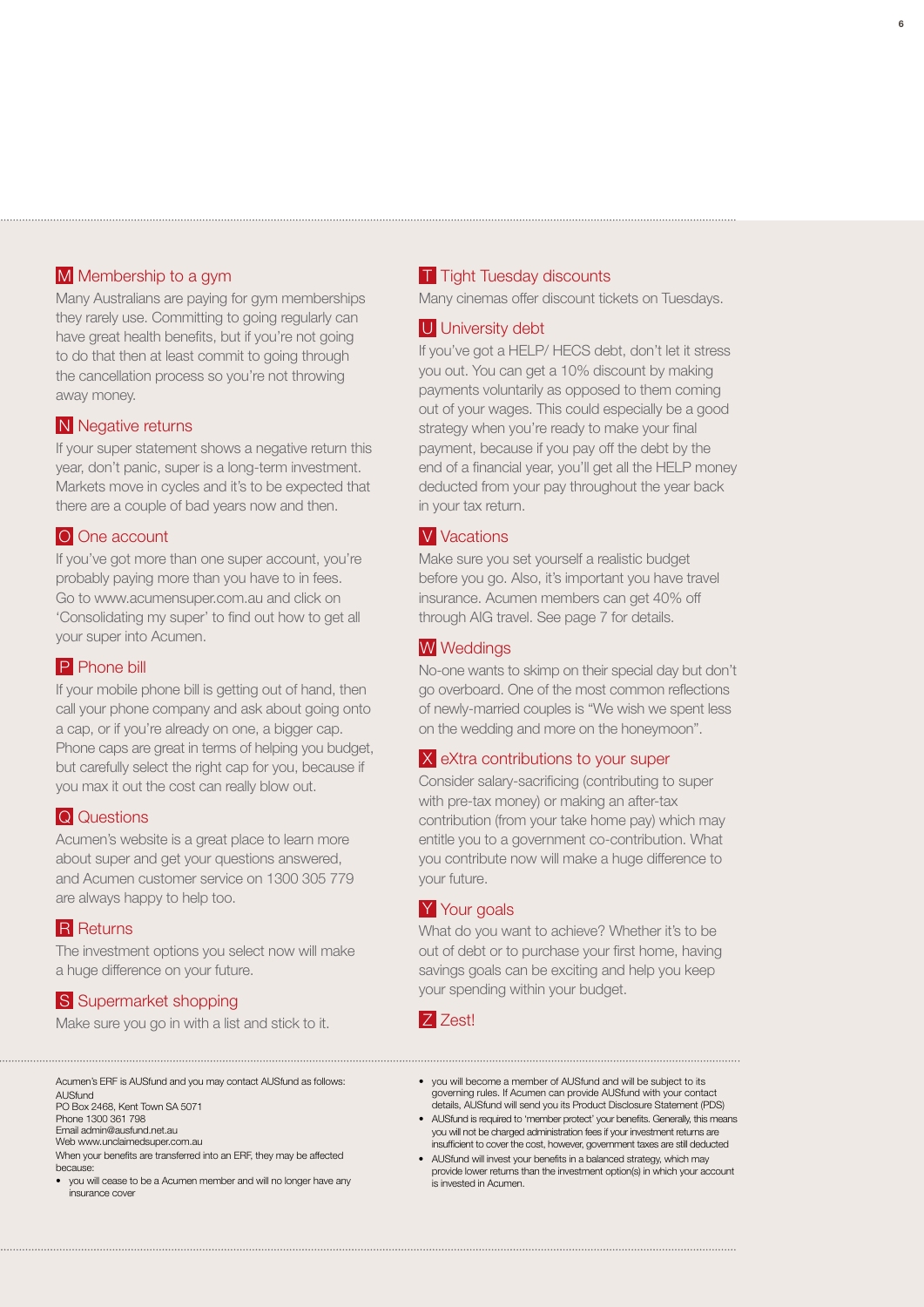## Member benefits

## Taking off?

**7**

Take AIG<sup>#</sup> with you and save 40%<sup>\*</sup> on your travel insurance premiums.

You will have more money to spend on your holiday and your family can stress less about the "what ifs" when you are travelling around the world knowing that you're covered with AIG.

It's great value cover and includes unlimited overseas medical expenses, which is important especially if you have an accident and end up in hospital. Plus you can get up to \$15,000 coverage for lost or stolen luggage, which includes your ipod, camera and clothing.

Check out the full list of benefits, compare your quote and buy online in less than 10 minutes. Visit www.acumensuper.com.au and follow the links to the Member Benefits section.

So when you're thinking of travelling, take AIG travel insurance with you!

## A great rate from ME Bank

ME Bank<sup>#</sup> was created to deliver great value and their Online Savings Account^ is no different.

Your savings benefit from a great rate and there are absolutely no hidden fees or charges. There are no minimum balances or minimum deposits required, no set terms and you have convenient 24/7 access to your money via Phone and Internet Banking.

To discover the great rate your savings can benefit from visit www.mebank.com.au/greatrate or call 1300 309 374 today.

The savings are calculated by comparing with AIG Australia's full price premiums as detailed at www.aigtravel.com.au current at 15 June 2009. Savings do not apply to pre-existing medical assessment fees.

AIG Australia and the AIG logo are registered trademarks of American International Group, Inc. Insurance products and services are provided by American Home Assurance Company, ABN 67 007 483 267, AFSL 230903, a member company of American International Group, Inc. American Home Assurance Company is the issuer of travel insurance products. You should read the Product Disclosure Statement and consider the PDS in light of your personal circumstances, prior to making any decision to acquire the product. Retail Employees Superannuation Pty Ltd act as referrer of AIG Australia. This service is offered and provided by AIG Australia, not Retail Employees Superannuation Pty Ltd, the Trustee of REST. The Trustee is not responsible for products or services, views or actions of this organisation. TB 09/00671.

## Stay in control of your health!

Manchester Unity<sup>#</sup> has a range of health cover options designed especially for young singles and couples, at discounted rates for all Acumen members† .

As a member of Acumen you receive great value health cover for hospital services, emergency ambulance transport and many extras services. This includes cover for physio, optical and dental, including access to HCF's seven Dental and Eyecare centres in Sydney, as well as HCF's regional and interstate Oral Health Program.

Manchester Unity's qualified health cover advisors can help you choose the best level of cover for your life stage, and it costs nothing to compare. Call 1800 880 049.

## Get super savvy

Acumen provides you with easy access to good financial advice whenever you have a super question on your mind.

As a valued member, we want to ensure you feel supported with simple, clear and effective advice when you need it.

To help you feel confident about your choices, Acumen will pay for your first phone advice session on super with a Money Solutions~# Personal Money Coach.

We'll even throw in a subscription to Money Solutions' educational website and secure member login area. Have fun with interactive tools that help you to visually compare your super options and outcomes before you make your next super decision.

Take control of your super. It's up to you!

Call 1300 305 779 and ask to speak to a Money Coach or visit www.acumensuper.com.au and click on Member Benefits to get super savvy!

- This is general information only and you should consider if this product is appropriate for you. Terms and conditions are available on request. Members Equity Bank Pty Ltd ABN 56 070 887 679.
- † Discounted rates are not available on Healthcover Plus Extras only.
- The Trustee is not responsible for and does not accept liability for the products and services or actions of ME Bank, AIG Australia, Money Solutions or Manchester Unity. You should use your own judgement before taking up any products or services offered by ME Bank, AIG Australia, Money Solutions or Manchester Unity.
- Money Solutions Pty Ltd AFSL 258145.

## Your chance to win a \$2,000 Ticketek voucher

All you need to do is go to www.rest.com.au/zest and correctly answer five questions about super.

#### 'Year of Tickets'

Conditions apply see www.rest.com.au. Entry is only open to Australian residents who are members of REST Industry, REST Personal Super or Acumen. Employees (and their immediate families) of the Promoter and agencies associated with this promotion are ineligible to enter. Starts: 21/09/09 and closes on 18/12/09. Entry form must be submitted by 5pm AEDST on 18/12/09. Limit of one entry per person. Draw: Suite 1, Level 1, 34 Chandos Street St Leonards NSW 2065 on 21/12/09 at 3pm AEDST. Winner's name will be published in The Australian on 23/12/09. Prize: The first valid and correct entry drawn will win \$2,000 worth of Ticketek vouchers. This will consist of 20 x \$100 Ticketek vouchers. Promoter: Retail Employees Superannuation Pty Limited ("REST"), ABN 39 001 987 739, AFSL 240003, Trustee of the Retail Employees Superannuation Trust ABN 62 653 671 394 of Level 6, 50 Carrington Street, Sydney NSW 2000. Products of REST include REST Super, REST Personal and Acumen. NSW Permit No. LTPS/09/8849 ACT Permit No. TP09/2992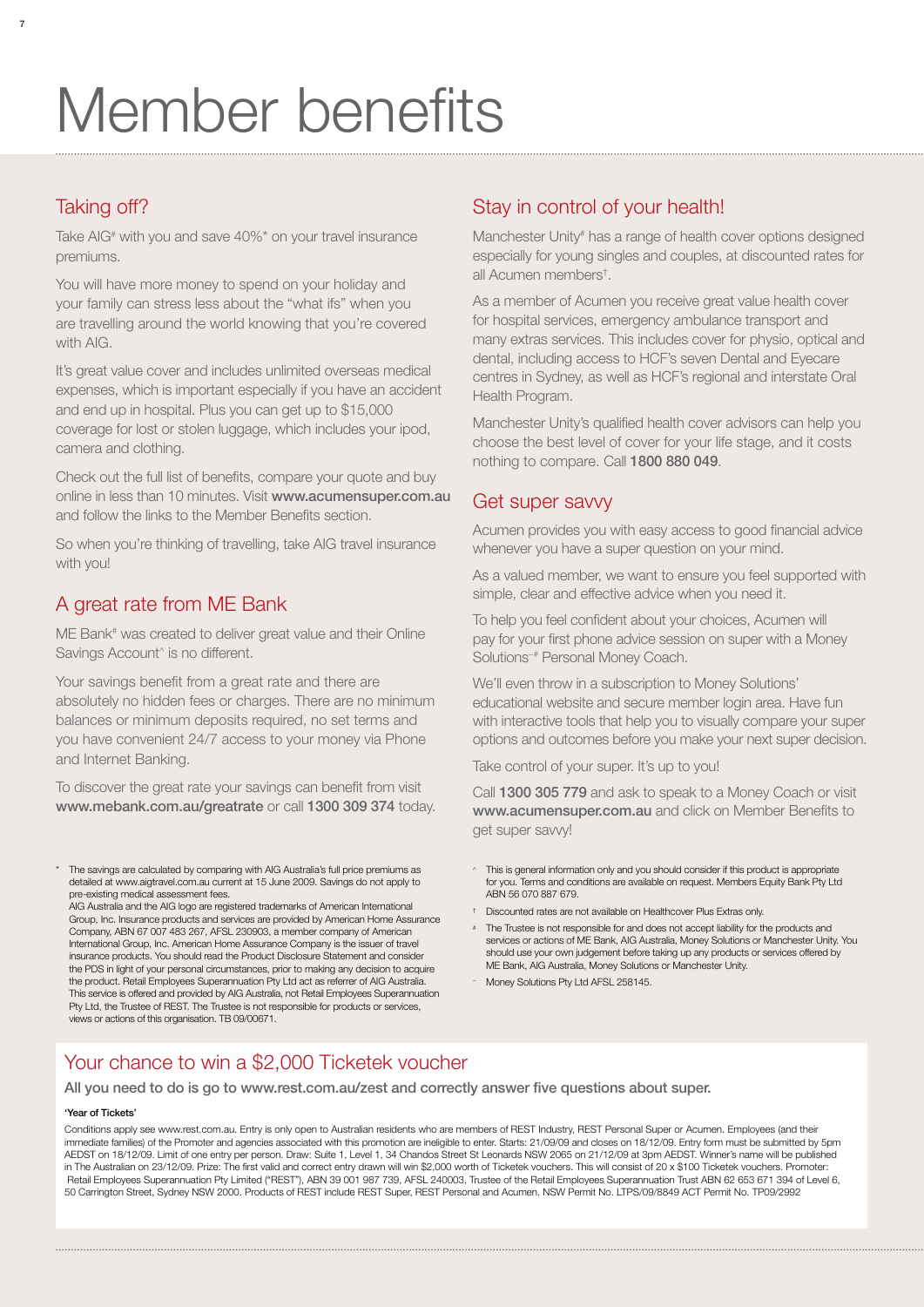## Your investment options

At Acumen, you can:

- choose not to make an investment choice, in which case you'll be invested in your Plan's default option
- mix and match across all options to create your own portfolio
- choose to invest your current super savings differently to your future contributions
- switch to another option(s). Four switches in each financial year are free. A \$20 fee applies per switch request thereafter.

In addition, it's important to note that:

- your switch will become effective 10 days after Acumen receives your request. Where this falls on a weekend or national holiday, your switch will be processed on the next business day
- before switching your investments or leaving the Fund, you should check the current value (in units) of your investment
- if you are in the Core Strategy, you should check the crediting rate that applies prior to leaving.

When looking at Acumen's investment options on pages 9 to 12. it's important to keep in mind the following investment basics:

- vour investment in this Fund is not quaranteed. Past performance is not necessarily an indication of future performance
- the value of your investment can rise or fall
- returns are quoted to give an indication of the expected relative performances of the investment options over the long-term
- we will tell you if more than 5% of the Fund's assets are invested in any one investment. On 30 June 2009, Acumen had no more than 5% of the Fund's assets invested in any one investment.

#### What are derivatives?

We allow our investment managers to use derivatives. Derivatives include futures, options and swap contracts. They are used to protect the value of portfolios against falling prices and to enable managers to change their investment exposure in different markets or sectors without buying or selling the actual securities.

## Members invested in the Core Strategy investment option

#### How are returns credited to my account?

If your super is invested in the Core Strategy, a crediting rate is calculated at least once each week. Returns are credited to your account at the end of each financial year or earlier if you leave Acumen or switch out of the Core Strategy. Your credited returns may be positive or negative. Taxes, fees, charges and insurance premiums will also affect your account balance.

## Members not invested in the Core

#### What are unit prices and why do my returns fluctuate?

If you invest in the Structured or Member-tailored Options, your money will purchase a number of units in the investment option(s) of your choice. The number of units purchased depends on the value of the units (called the unit price) at the date of purchase.

The value of your account balance may go up and down, depending on variations to the unit price of your chosen investment option(s) and the amount of taxes, fees, charges and insurance premiums applied to your account. Your member statement will show your account balance as a dollar value and as a number of units for the Structured and Member-tailored Options.

## Who's managing your money?

Acumen has carefully selected external investment managers. These investment managers, alongside the Fund's wholly-owned investment manager, Super Investment Management Pty Limited, undertake the day to day management of these investments.

#### Investment managers at 30 June 2009

| Investment manager                  | % Managed |
|-------------------------------------|-----------|
| 452 Capital                         | 6.49      |
| Aberdeen Asset Management           | 1.33      |
| Acadian Asset Management            | 1.41      |
| <b>AMP Capital Investors</b>        | 5.70      |
| Apostle Asset Management            | 2.38      |
| <b>AQR Capital Management</b>       | 0.95      |
| <b>Babson Capital</b>               | 0.97      |
| Baillie Gifford Overseas Ltd        | 2.60      |
| <b>Balanced Equity Management</b>   | 8.60      |
| <b>Brandes Investment Partners</b>  | 2.74      |
| Brandywine                          | 2.33      |
| <b>Bridgewater Associates</b>       | 3.41      |
| <b>Campus Living Villages</b>       | 0.97      |
| <b>Charter Hall</b>                 | 0.86      |
| <b>Colonial First State</b>         | 2.24      |
| Cooper Investors                    | 3.89      |
| Credit Suisse Asset Management      | 1.32      |
| <b>Fauchier Partners</b>            | 1.66      |
| GMO (Australia)                     | 2.75      |
| <b>GPT Funds Management</b>         | 1.22      |
| Holowesko                           | 2.08      |
| <b>MFS Asset Management</b>         | 4.24      |
| Orion Asset Management              | 2.78      |
| Paradice Investment Management      | 6.44      |
| Putnam Advisory Company             | 0.50      |
| Pzena Investment Management         | 1.87      |
| Queensland Investment Corporation   | 2.02      |
| Renaissance Asset Management        | 0.31      |
| Retirement Villages Group           | 1.03      |
| Stone Tower                         | 1.43      |
| Super Investment Management^        | 18.73     |
| <b>T</b> Rowe Price                 | 1.36      |
| Warakirri Asset Management          | 0.60      |
| Wellington International Management | 2.79      |

^ Super Investment Management Pty Limited ABN 86 079 706 657 (Australian Financial Services Licence Number 240004) is a wholly-owned company of REST. Super Investment Management Pty Limited, like other investment managers of REST, receives a fee for its investment management services. REST deals with Super Investment Management Pty Limited on an arms-length basis.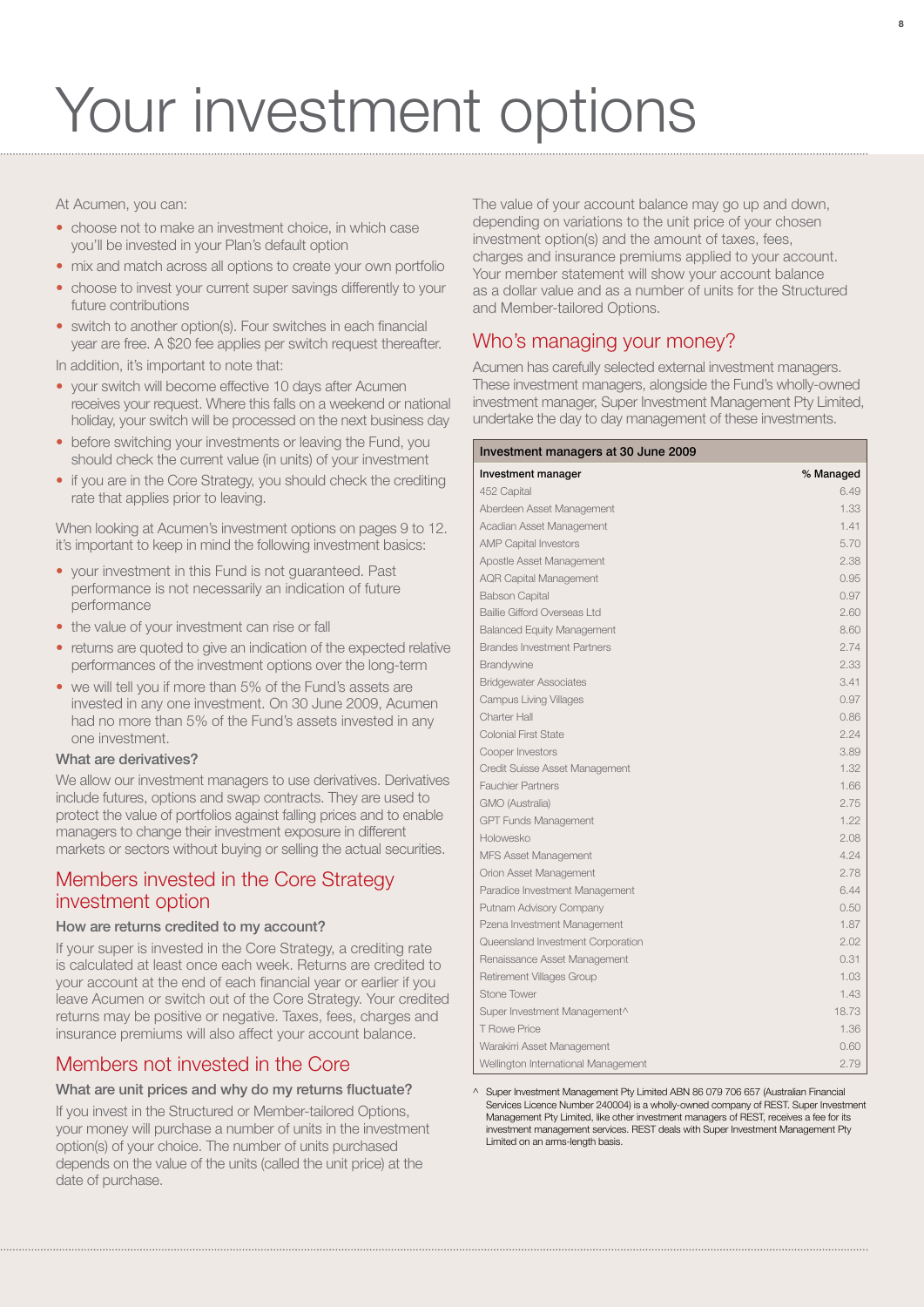## Your investment options continued

|                                                                                                                                                                                                                                                                                                       | <b>Core Strategy</b>                                                                                                                             |                                      |                                                                                                                                 | Structured options                       |                                                                                                                                                                                                                                                                                                                                            |                                                                                                                              |                      |
|-------------------------------------------------------------------------------------------------------------------------------------------------------------------------------------------------------------------------------------------------------------------------------------------------------|--------------------------------------------------------------------------------------------------------------------------------------------------|--------------------------------------|---------------------------------------------------------------------------------------------------------------------------------|------------------------------------------|--------------------------------------------------------------------------------------------------------------------------------------------------------------------------------------------------------------------------------------------------------------------------------------------------------------------------------------------|------------------------------------------------------------------------------------------------------------------------------|----------------------|
|                                                                                                                                                                                                                                                                                                       |                                                                                                                                                  |                                      |                                                                                                                                 | Cash Plus                                |                                                                                                                                                                                                                                                                                                                                            | Capital Stable                                                                                                               |                      |
| Objective<br>This is the goal or<br>objective of the<br>investment option                                                                                                                                                                                                                             | To achieve a balance of risk and<br>return by investing in both growth<br>assets and defensive assets.                                           |                                      |                                                                                                                                 | higher return on cash while              | Maintain the purchasing power of the<br>funds invested by earning a slightly<br>minimising the risk of any capital loss.                                                                                                                                                                                                                   | A stable pattern of returns that at<br>the same time maintains a low<br>probability of a negative return in<br>any one year. |                      |
| Target return<br>This is what the Trustee<br>uses to determine asset<br>allocation. It is also used to<br>measure if the investment<br>objective is met. It is not a<br>guaranteed rate of return.                                                                                                    | $CPI + 3%$ pa over the long-term<br>(rolling 5 year periods).                                                                                    |                                      |                                                                                                                                 | (rolling 2 year periods).                | Outperform the UBSA Bank<br>Bill Index over the short-term                                                                                                                                                                                                                                                                                 | $CPI + 1\%$ pa over the medium-term<br>(rolling 4 year periods).                                                             |                      |
| Asset allocation                                                                                                                                                                                                                                                                                      | 23% defensive, 77% growth                                                                                                                        |                                      |                                                                                                                                 | 100% defensive                           |                                                                                                                                                                                                                                                                                                                                            | 65% defensive, 35% growth                                                                                                    |                      |
| These charts show<br>the benchmark asset<br>allocation and ranges<br>as at 30 June 2009.<br>For the Core Strategy<br>option, the asset<br>allocation will vary year-<br>to-year within the ranges<br>shown in brackets. This                                                                          | A mix of shares and bonds, property,<br>infrastructure, alternative assets<br>and cash.<br>The first number is the<br>actual asset allocation as |                                      |                                                                                                                                 |                                          | Cash plus a small allocation to Defensive<br>Alternatives. Cash consists of a portfolio<br>of securities with a low level of interest<br>rate risk. It includes securities which either<br>have, on average, a short-term to maturity<br>(less than 12 months), for example, bank<br>deposits, bank bills and commercial                   | Mainly bonds and cash, with smaller<br>proportions of shares, property,<br>infrastructure and alternative assets.            |                      |
| also means the allocation<br>to defensive assets and<br>growth assets will vary<br>from time to time.<br>For all options other than<br>Core Strategy, there will<br>be short-term variation<br>around the benchmark.<br>The Trustee reserves the<br>right to vary the asset<br>allocations (including | at 30 June 2009<br>Growth alternatives $-$ 5% (5%) (0-20%)<br>10% (9%) (0-20%)<br>nfrastructure<br>5% (5%) (0-15%)                               | Defensive<br>alternatives            | - Cash securities<br>4% (6%) (0-25%)<br><b>Bonds</b><br>11% (12%)                                                               |                                          | paper, or securities which have a floating<br>interest rate that resets over short-term<br>periods (less than 12 months), for<br>example, residential mortgage backed<br>securities. The portfolio also includes an<br>allocation to Government and corporate<br>bonds where the interest rate risk has<br>been hedged to a floating rate. | Defensive<br>alternatives 5%                                                                                                 | - Cash securities    |
| the benchmarks and<br>ranges) of all or any of<br>the investment options,<br>introduce new options<br>or close existing options<br>without prior notice.                                                                                                                                              | Property<br>12% (10%) (0-25%)<br>The italic figures in brackets<br>are the asset allocation<br>benchmarks                                        | Overseas shares<br>23% (23%) (5-35%) | $(10-75%)$<br>Australian shares<br>30% (30%) (15-45%)<br>The bold figures in<br>bracket's are the<br>asset allocation<br>ranges | Defensive<br>alternatives 10%            | Cash securities 90%                                                                                                                                                                                                                                                                                                                        | Growth alternatives 6%<br>Infrastructure 3%<br>Property 5% -<br>Overseas shares<br>11%<br>Australian<br>shares 10%           | 27%<br>Bonds 33%     |
| Time horizon                                                                                                                                                                                                                                                                                          | Medium to long: $3$ to $5+$ years                                                                                                                |                                      |                                                                                                                                 | Short: 1 to $2+$ years                   |                                                                                                                                                                                                                                                                                                                                            | Short to medium: 3+ years                                                                                                    |                      |
| Risk of negative<br>return<br>This shows the<br>approximate risk of the<br>investment options                                                                                                                                                                                                         | Moderate: approximately 7 years<br>in a 35 year working life.                                                                                    |                                      |                                                                                                                                 | in a 35 year working life.               | Very low: approximately 2 years                                                                                                                                                                                                                                                                                                            | Low: approximately 4 years<br>in a 35 year working life.                                                                     |                      |
| What this option                                                                                                                                                                                                                                                                                      |                                                                                                                                                  | Earned                               | Credited <sup>t</sup>                                                                                                           |                                          |                                                                                                                                                                                                                                                                                                                                            |                                                                                                                              |                      |
| has returned*<br>Returns are quoted                                                                                                                                                                                                                                                                   | 2005                                                                                                                                             | 12.5%                                | 12.2%                                                                                                                           | 2005                                     | 5.31%                                                                                                                                                                                                                                                                                                                                      | 2005                                                                                                                         | 9.23%                |
| at 30 June each year<br>after fees not directly<br>charged to your account                                                                                                                                                                                                                            | 2006                                                                                                                                             | 13.4%                                | 14.7%                                                                                                                           | 2006                                     | 5.04%                                                                                                                                                                                                                                                                                                                                      | 2006                                                                                                                         | 7.99%                |
| and taxes have been<br>deducted.                                                                                                                                                                                                                                                                      | 2007                                                                                                                                             | 15.6%                                | 15.6%                                                                                                                           | 2007                                     | 5.74%                                                                                                                                                                                                                                                                                                                                      | 2007                                                                                                                         | 10.01%               |
|                                                                                                                                                                                                                                                                                                       | 2008                                                                                                                                             | $-4.03%$                             | $-3.95%$                                                                                                                        | 2008                                     | 4.90%                                                                                                                                                                                                                                                                                                                                      | 2008                                                                                                                         | 0.38%                |
|                                                                                                                                                                                                                                                                                                       | 2009<br>Five year<br>compound<br>average                                                                                                         | $-7.62%$<br>5.52% pa                 | $-7.82%$<br>5.67% pa                                                                                                            | 2009<br>Five year<br>compound<br>average | 1.29%<br>4.44% pa                                                                                                                                                                                                                                                                                                                          | 2009<br>Five year<br>compound<br>average                                                                                     | $-2.78%$<br>4.84% pa |
| Other<br>management costs                                                                                                                                                                                                                                                                             | 2008/2009                                                                                                                                        |                                      | 0.65%                                                                                                                           | 2008/2009                                | 0.16%                                                                                                                                                                                                                                                                                                                                      | 2008/2009                                                                                                                    | 0.47%                |

Investment options with an exposure to the Bonds asset class may include a small exposure to<br>non-fixed interest assets (such as equities, currencies and commodities). This exposure is not<br>expected to exceed 5% of the asset

† Crediting rates have differed from actual earnings rates in some years, and for more information visit www.acumensuper.com.au and click on Performance & Investments.

Investment options with an exposure to the Australian shares asset class may include companies<br>listed in Australia whose legal domicile is overseas. In addition, up to 10% of this asset class<br>may be invested in stocks list

\* The returns stated are correct as at 30 June 2009. All returns are post investment management fees and tax. Please note that past performance is not an indication of future performance.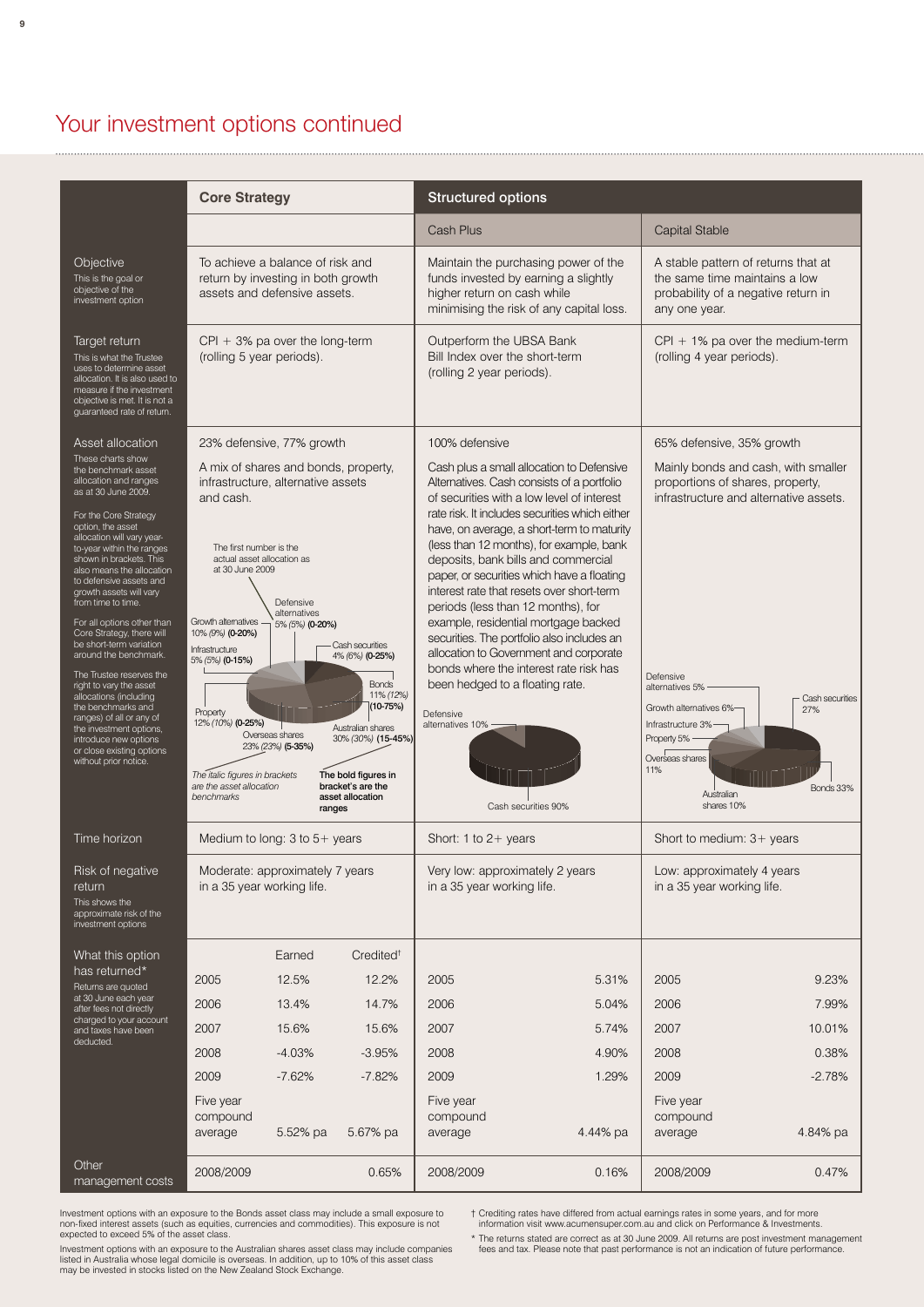| Balanced                                                                              |                                                                                             | Diversified                                                                                                                               |                                                           | <b>High Growth</b>                                                                  |                                                                    |
|---------------------------------------------------------------------------------------|---------------------------------------------------------------------------------------------|-------------------------------------------------------------------------------------------------------------------------------------------|-----------------------------------------------------------|-------------------------------------------------------------------------------------|--------------------------------------------------------------------|
| A good balance of risk and return by<br>of growth assets and defensive assets.        | investing in approximately equal proportions                                                | Strong returns over the longer term by<br>investing in a diversified mix of assets<br>weighted towards shares and other<br>growth assets. |                                                           | Maximise returns over the long-term by<br>investing predominantly in growth assets. |                                                                    |
| $CPI + 2\%$ pa over the medium-term<br>(rolling 4 year periods).                      |                                                                                             | $CPI + 3%$ pa over the long-term<br>(rolling 5 year periods).                                                                             |                                                           | $CPI + 4%$ pa over the very long-term<br>(rolling 7 year periods).                  |                                                                    |
| 45% defensive, 55% growth                                                             |                                                                                             | 20% defensive, 80% growth                                                                                                                 |                                                           | 5% defensive, 95% growth                                                            |                                                                    |
| A balanced mix of shares and bonds,<br>and cash.                                      | property, infrastructure, alternative assets                                                | Mainly shares, property, infrastructure<br>and alternative assets, with some bonds<br>and cash.                                           |                                                           | Shares, property, infrastructure and<br>alternative assets.                         |                                                                    |
| Growth alternatives 7% -<br>Infrastructure 3% -<br>Property 6%<br>Overseas shares 19% | Defensive<br>alternatives 5%<br>- Cash securities 17%<br>Bonds 23%<br>Australian shares 20% | Defensive<br>alternatives 5%<br>Growth<br>alternatives 10% -<br>Infrastructure 5% $\neg$<br>Property 8%<br>Overseas Shares 27%            | - Cash securities 7%<br>Bonds 8%<br>Australian shares 30% | Defensive<br>Growth<br>alternatives 11%<br>Infrastructure 5%<br>Property 10%        | alternatives 5%<br>Australian<br>shares 37%<br>Overseas shares 32% |
| Medium to long: $3$ to $5+$ years                                                     |                                                                                             | Long: $5+$ years                                                                                                                          |                                                           | Long: 7+ years                                                                      |                                                                    |
| working life.                                                                         | Moderate: approximately 7 years in a 35 year                                                | High: approximately 9 years<br>in a 35 year working life.                                                                                 |                                                           | High: approximately 9 years<br>in a 35 year working life.                           |                                                                    |
|                                                                                       |                                                                                             |                                                                                                                                           |                                                           |                                                                                     |                                                                    |
| 2005<br>2006                                                                          | 11.31%                                                                                      | 2005                                                                                                                                      | 14.13%                                                    | 2005                                                                                | 14.97%                                                             |
| 2007                                                                                  | 10.90%<br>13.28%                                                                            | 2006<br>2007                                                                                                                              | 14.40%<br>17.62%                                          | 2006<br>2007                                                                        | 16.56%<br>20.08%                                                   |
| 2008                                                                                  | $-2.93%$                                                                                    | 2008                                                                                                                                      | $-6.02%$                                                  | 2008                                                                                | $-8.15%$                                                           |
|                                                                                       | $-6.25%$                                                                                    | 2009                                                                                                                                      | $-10.23%$                                                 | 2009                                                                                | $-12.71%$                                                          |
| 2009<br>Five year                                                                     |                                                                                             | Five year                                                                                                                                 |                                                           | Five year                                                                           |                                                                    |
| compound<br>average                                                                   | 4.94% pa                                                                                    | compound<br>average                                                                                                                       | 5.32% pa                                                  | compound<br>average                                                                 | 5.23% pa                                                           |
| 2008/2009                                                                             | 0.56%                                                                                       | 2008/2009                                                                                                                                 | 0.70%                                                     | 2008/2009                                                                           | 0.76%                                                              |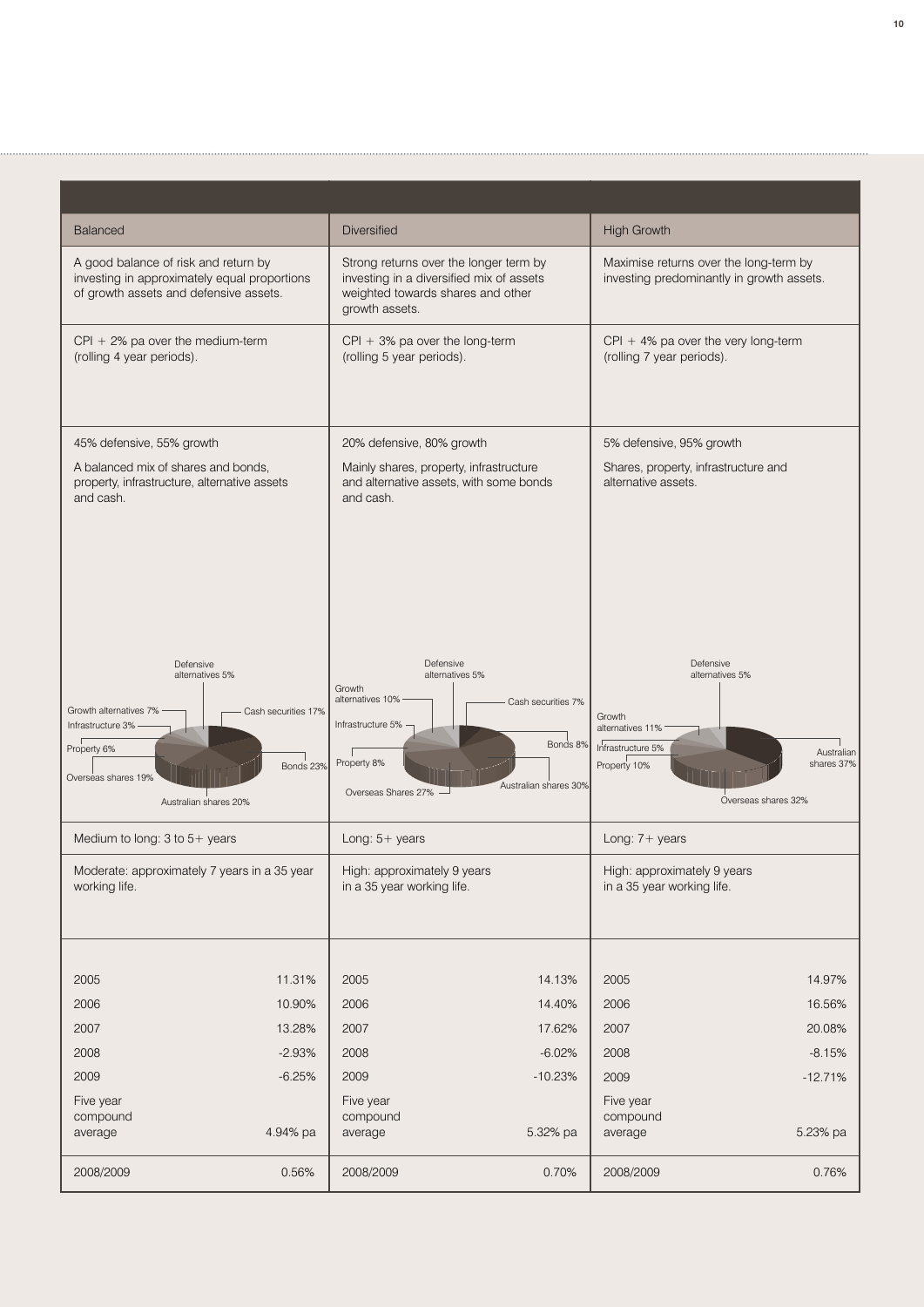## Your investment options continued

|                                                                                                                                                                                                                                                                                                                                                                    | Member-tailored options                                                                                                                                                                                                                                                                                                                                                                                                                                                                                                                                                                                                               |                                                                                                                                                                                                                                                                                                                                                                                                                                                                                                                                                                                                                                         |                                                                                                                                                                                                                                                                                                                                                                                                                      |
|--------------------------------------------------------------------------------------------------------------------------------------------------------------------------------------------------------------------------------------------------------------------------------------------------------------------------------------------------------------------|---------------------------------------------------------------------------------------------------------------------------------------------------------------------------------------------------------------------------------------------------------------------------------------------------------------------------------------------------------------------------------------------------------------------------------------------------------------------------------------------------------------------------------------------------------------------------------------------------------------------------------------|-----------------------------------------------------------------------------------------------------------------------------------------------------------------------------------------------------------------------------------------------------------------------------------------------------------------------------------------------------------------------------------------------------------------------------------------------------------------------------------------------------------------------------------------------------------------------------------------------------------------------------------------|----------------------------------------------------------------------------------------------------------------------------------------------------------------------------------------------------------------------------------------------------------------------------------------------------------------------------------------------------------------------------------------------------------------------|
|                                                                                                                                                                                                                                                                                                                                                                    | <b>Basic Cash</b>                                                                                                                                                                                                                                                                                                                                                                                                                                                                                                                                                                                                                     | Cash                                                                                                                                                                                                                                                                                                                                                                                                                                                                                                                                                                                                                                    | <b>Bond</b>                                                                                                                                                                                                                                                                                                                                                                                                          |
| Objective<br>This is the goal or<br>objective of the<br>investment option                                                                                                                                                                                                                                                                                          |                                                                                                                                                                                                                                                                                                                                                                                                                                                                                                                                                                                                                                       | Provide members with the opportunity to construct portfolios that are appropriate to their own particular circumstances.<br>A member's portfolio may be constructed from one or more of the Basic Cash, Cash, Bond, Property, Shares, Australian<br>Shares and Overseas Shares options, as well as from the Structured options and the Core Strategy. This permits the<br>construction of members' portfolios with an extremely wide range of risk/return objectives.                                                                                                                                                                   |                                                                                                                                                                                                                                                                                                                                                                                                                      |
| Target return<br>This is what the Trustee<br>uses to determine<br>asset allocation. It is<br>also used to measure<br>if the investment<br>objective is met. It is<br>not a guaranteed rate<br>of return.                                                                                                                                                           | Match the return of the Reserve Bank<br>cash rate target before tax and before<br>fees over rolling 1 year periods.                                                                                                                                                                                                                                                                                                                                                                                                                                                                                                                   | Perform in line with the UBSA Bank<br>Bill Index (before tax and after fees)<br>over rolling 1 year periods.                                                                                                                                                                                                                                                                                                                                                                                                                                                                                                                            | Outperform the benchmark return<br>(before tax and after fees) over<br>rolling 2 year periods. The benchmark<br>is calculated using the UBSA<br>Composite Bond Index, UBSA<br>Inflation Linked Bond Index<br>and Citigroup World Government<br>Bond Index in \$AUD (hedged).                                                                                                                                         |
| Asset allocation<br>These charts show<br>the benchmark asset<br>allocation as at 30 June<br>2009. There will be<br>short-term variations<br>around the benchmark.<br>The Trustee reserves the<br>right to vary the asset<br>allocations of all or any<br>of the investment options,<br>introduce new options<br>or close existing options<br>without prior notice. | 100% defensive<br>The portfolio will invest in deposits with,<br>or short-term discount securities (bank<br>bills and negotiable certificates of deposit)<br>issued by, banks rated at least AA- at the<br>time of purchase, including the four largest<br>Australian trading banks (ANZ Banking<br>Group, Commonwealth Bank of Australia,<br>National Australia Bank and Westpac<br>Banking Corporation). It may also invest in<br>short-dated debt issued and guaranteed<br>by the Australian Commonwealth or State<br>Governments. All securities will have a<br>maximum term to maturity of one month.<br>Cash securities<br>100% | 100% defensive<br>A portfolio of securities with a low<br>level of interest rate risk. Includes<br>securities which either have, on<br>average, a short-term to maturity (less<br>than 12 months), for example, bank<br>deposits, bank bills and commercial<br>paper; or securities which have a<br>floating interest rate that resets over<br>short-term periods (less than 12<br>months), for example, residential<br>mortgage backed securities. The<br>portfolio also includes an allocation<br>to Government and corporate bonds<br>where the interest rate risk has been<br>hedged to a floating rate.<br>Cash securities<br>100% | 100% defensive<br>A mixture of Australian and<br>overseas debt securities issued by<br>Governments, semi-government<br>authorities and companies. Bonds<br>typically have a fixed coupon paid<br>on a regular basis and are exposed<br>to both interest rate risk (the impact<br>that changing interest rates have on<br>bond values) and in the case of<br>non-Government bonds, default risk.<br><b>Bonds 100%</b> |
| Time horizon                                                                                                                                                                                                                                                                                                                                                       | Very short: less than three months                                                                                                                                                                                                                                                                                                                                                                                                                                                                                                                                                                                                    | Short: 1 to 2 years                                                                                                                                                                                                                                                                                                                                                                                                                                                                                                                                                                                                                     | Short to medium: 3+ years                                                                                                                                                                                                                                                                                                                                                                                            |
| Risk of negative<br>return<br>This shows the<br>approximate risk of the<br>investment options                                                                                                                                                                                                                                                                      | It is not expected that the option<br>would experience a negative return<br>over any one-year period.                                                                                                                                                                                                                                                                                                                                                                                                                                                                                                                                 | Very low: approximately 2 years<br>in a 35 year working life.                                                                                                                                                                                                                                                                                                                                                                                                                                                                                                                                                                           | Moderate: approximately 5 years<br>in a 35 year working life.                                                                                                                                                                                                                                                                                                                                                        |
| What this option<br>has returned*<br>Returns are quoted<br>at 30 June each year<br>after fees not directly                                                                                                                                                                                                                                                         | The Basic Cash option was<br>introduced on 1 October 2009                                                                                                                                                                                                                                                                                                                                                                                                                                                                                                                                                                             | 2005<br>5.07%<br>2006<br>5.24%                                                                                                                                                                                                                                                                                                                                                                                                                                                                                                                                                                                                          | 2005<br>7.48%<br>2006<br>3.16%                                                                                                                                                                                                                                                                                                                                                                                       |
| charged to your account<br>and taxes have been<br>deducted.                                                                                                                                                                                                                                                                                                        |                                                                                                                                                                                                                                                                                                                                                                                                                                                                                                                                                                                                                                       | 2007<br>5.91%                                                                                                                                                                                                                                                                                                                                                                                                                                                                                                                                                                                                                           | 2007<br>4.33%                                                                                                                                                                                                                                                                                                                                                                                                        |
|                                                                                                                                                                                                                                                                                                                                                                    |                                                                                                                                                                                                                                                                                                                                                                                                                                                                                                                                                                                                                                       | 2008<br>5.00%<br>1.92%<br>2009                                                                                                                                                                                                                                                                                                                                                                                                                                                                                                                                                                                                          | 2008<br>3.95%<br>2009<br>4.54%                                                                                                                                                                                                                                                                                                                                                                                       |
|                                                                                                                                                                                                                                                                                                                                                                    |                                                                                                                                                                                                                                                                                                                                                                                                                                                                                                                                                                                                                                       | Five year<br>compound<br>4.62% pa<br>average                                                                                                                                                                                                                                                                                                                                                                                                                                                                                                                                                                                            | Five year<br>compound<br>4.68% pa<br>average                                                                                                                                                                                                                                                                                                                                                                         |
| Other<br>management costs                                                                                                                                                                                                                                                                                                                                          | 2008/2009<br>N/A                                                                                                                                                                                                                                                                                                                                                                                                                                                                                                                                                                                                                      | 2008/2009<br>0.07%                                                                                                                                                                                                                                                                                                                                                                                                                                                                                                                                                                                                                      | 2008/2009<br>0.31%                                                                                                                                                                                                                                                                                                                                                                                                   |

Investment options with an exposure to the Bonds asset class may include a small exposure to non-fixed interest assets (such as equities, currencies and commodities). This exposure is not expected<br>to exceed 5% of the asset

Investment options with an exposure to the Australian shares asset class may include companies listed in Australia whose legal domicile is overseas. In addition, up to 10% of this asset class may be<br>invested in stocks list

\* The returns stated are correct as at 30 June 2009. All returns are post investment management fees and tax. Please note that past performance is not an indication of future performance.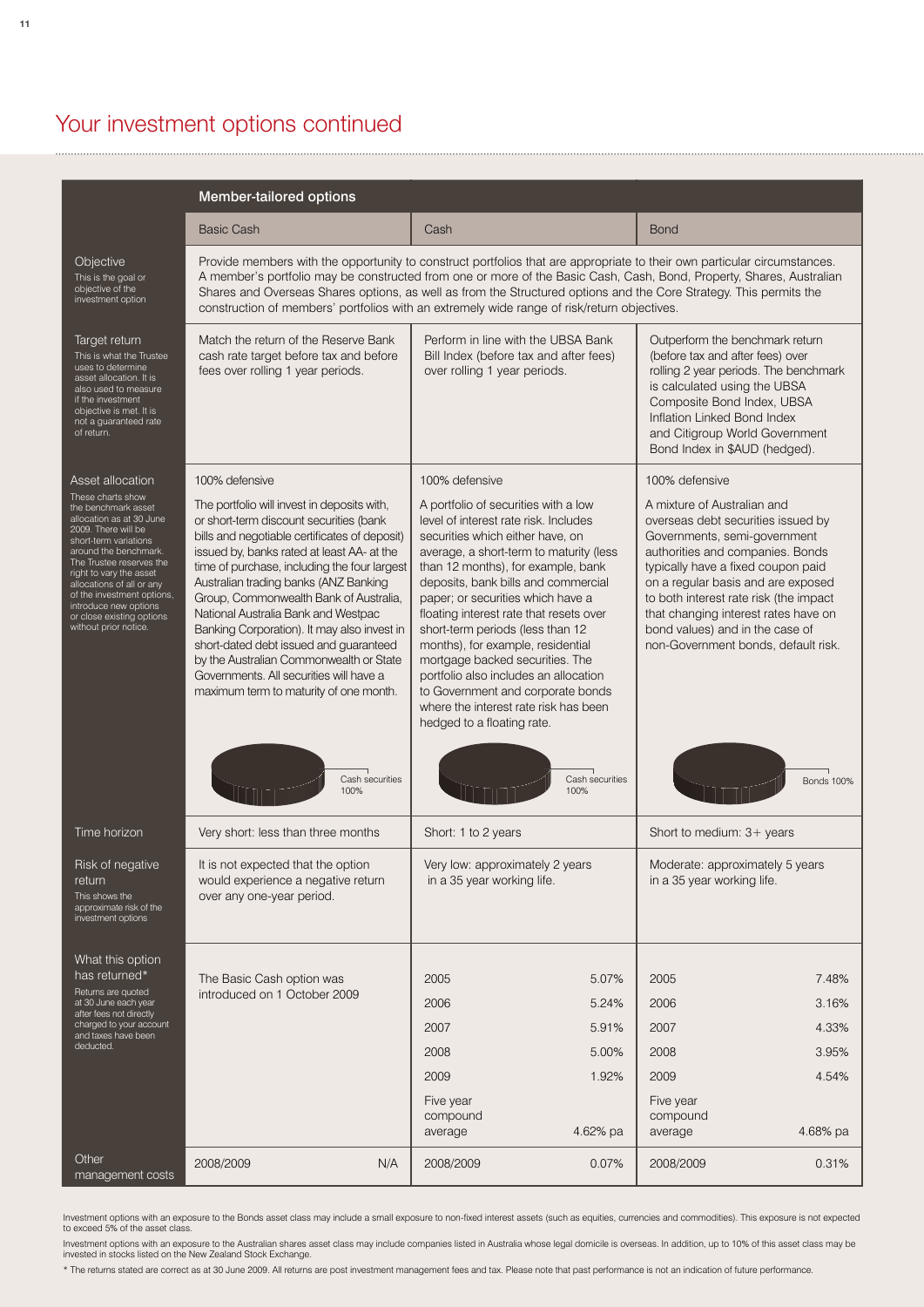| Property                                                                                                                                                                                              |               | Shares                                                                                                                                                                                                                                                                                                                                                                                                             | <b>Australian Shares</b>                                                                                        |                           | Overseas Shares                                                                                                         |                         |
|-------------------------------------------------------------------------------------------------------------------------------------------------------------------------------------------------------|---------------|--------------------------------------------------------------------------------------------------------------------------------------------------------------------------------------------------------------------------------------------------------------------------------------------------------------------------------------------------------------------------------------------------------------------|-----------------------------------------------------------------------------------------------------------------|---------------------------|-------------------------------------------------------------------------------------------------------------------------|-------------------------|
| extremely wide range of risk/return objectives.                                                                                                                                                       |               | Provide members with the opportunity to construct portfolios that are appropriate to their own particular circumstances.<br>A member's portfolio may be constructed from one or more of the Basic Cash, Cash, Bond, Property, Shares, Australian Shares and Overseas<br>Shares options, as well as from the Structured options and the Core Strategy. This permits the construction of members' portfolios with an |                                                                                                                 |                           |                                                                                                                         |                         |
| Outperform both the Mercer<br>Unlisted Property Index (before<br>tax and after fees) over rolling<br>3 year periods and the 10 year<br>bond rate plus 3% (after fees)<br>over rolling 5 year periods. |               | Outperform the benchmark<br>return (before tax and after fees)<br>over rolling 3 year periods. The<br>benchmark is calculated using<br>the S&P/ASX 300 Accumulation<br>Index and the MSCI World<br>ex-Australia Index in \$AUD.                                                                                                                                                                                    | Outperform the S&P/ASX 300<br>Accumulation Index (before tax<br>and after fees) over rolling<br>3 year periods. |                           | Outperform the MSCI World<br>ex-Australia Index in \$AUD<br>(before tax and after fees)<br>over rolling 3 year periods. |                         |
| 100% growth                                                                                                                                                                                           |               | 100% growth<br>A mixture of Australian and<br>overseas shares.                                                                                                                                                                                                                                                                                                                                                     | 100% growth                                                                                                     |                           | 100% growth                                                                                                             |                         |
|                                                                                                                                                                                                       |               |                                                                                                                                                                                                                                                                                                                                                                                                                    |                                                                                                                 |                           |                                                                                                                         |                         |
|                                                                                                                                                                                                       | Property 100% | Overseas<br>shares 50%<br>Australian<br>shares 50%                                                                                                                                                                                                                                                                                                                                                                 |                                                                                                                 | Australian<br>shares 100% |                                                                                                                         | Overseas<br>shares 100% |
|                                                                                                                                                                                                       |               | Long: $7 + \text{years}$<br>Very high: approximately 11 years<br>in a 35 year working life.                                                                                                                                                                                                                                                                                                                        | Long: 7+ years<br>Very high: approximately<br>12 years in a 35 year working life.                               |                           | Long: 7+ years<br>Very high: approximately<br>11 years in a 35 year working life.                                       |                         |
| Medium to long: $3$ to $5+$ years<br>Moderate: approximately<br>6 years in a 35 year working life.<br>2005                                                                                            | 8.73%         | 19.30%<br>2005                                                                                                                                                                                                                                                                                                                                                                                                     | 2005                                                                                                            | 25.14%                    | 2005                                                                                                                    | 6.43%                   |
|                                                                                                                                                                                                       | 9.33%         | 2006<br>20.14%                                                                                                                                                                                                                                                                                                                                                                                                     | 2006                                                                                                            | 21.34%                    | 2006                                                                                                                    | 17.94%                  |
|                                                                                                                                                                                                       | 18.90%        | 21.72%<br>2007                                                                                                                                                                                                                                                                                                                                                                                                     | 2007                                                                                                            | 32.19%                    | 2007                                                                                                                    | 12.11%                  |
|                                                                                                                                                                                                       | 13.52%        | $-14.08%$<br>2008                                                                                                                                                                                                                                                                                                                                                                                                  | 2008                                                                                                            | $-13.14%$                 | 2008                                                                                                                    | $-15.59%$               |
|                                                                                                                                                                                                       | $-10.62%$     | 2009<br>$-15.50%$                                                                                                                                                                                                                                                                                                                                                                                                  | 2009                                                                                                            | $-15.48%$                 | 2009                                                                                                                    | $-16.36%$               |
| 2006<br>2007<br>2008<br>2009<br>Five year<br>compound<br>average                                                                                                                                      | 7.48% pa      | Five year<br>compound<br>4.84% pa<br>average                                                                                                                                                                                                                                                                                                                                                                       | Five year<br>compound<br>average                                                                                | 8.06% pa                  | Five year<br>compound<br>average                                                                                        | $-0.13%$ pa             |
| 2008/2009                                                                                                                                                                                             | 0.56%         | 0.55%<br>2008/2009                                                                                                                                                                                                                                                                                                                                                                                                 | 2008/2009                                                                                                       | 0.51%                     | 2008/2009                                                                                                               | 0.59%                   |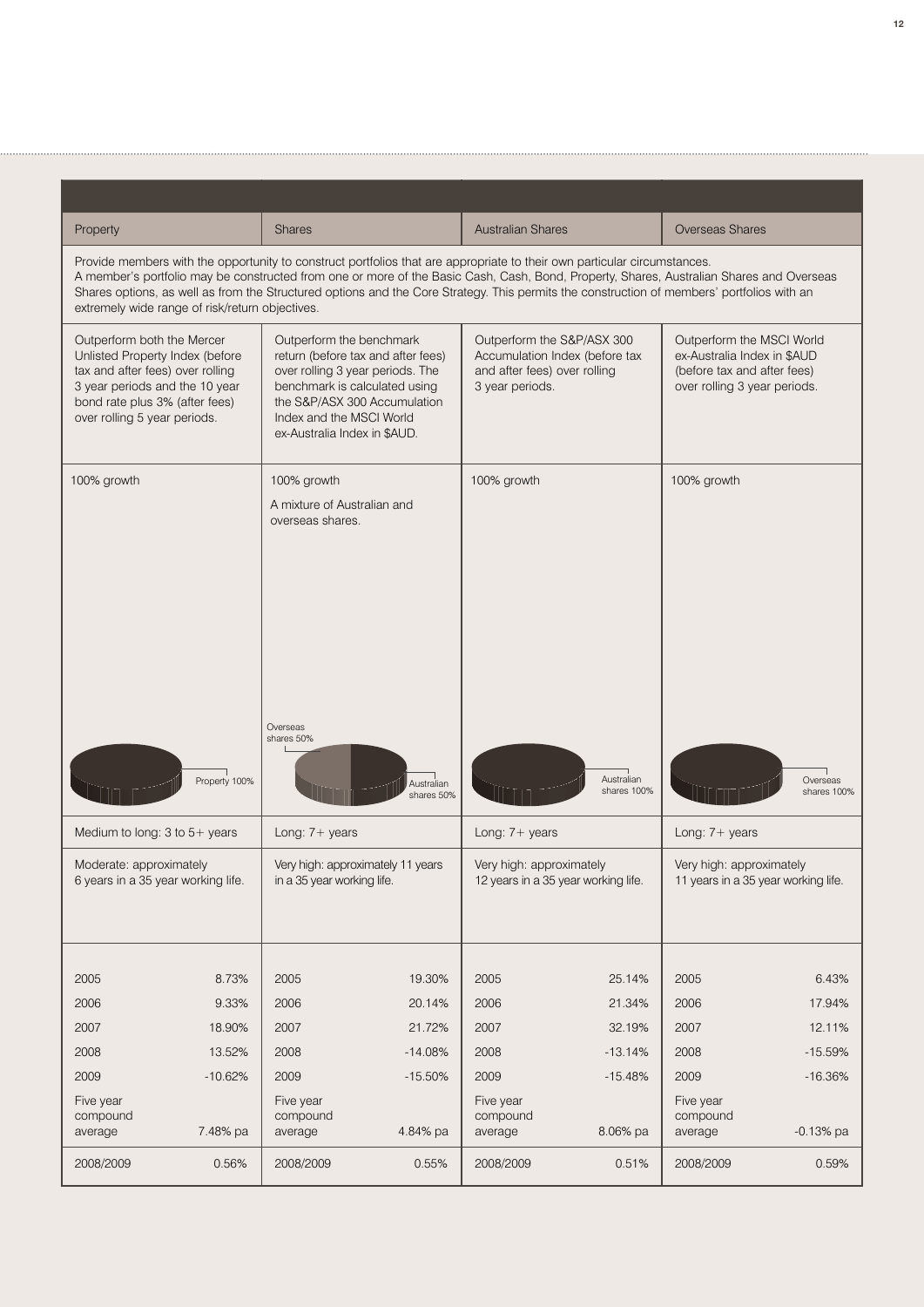## Compliments and complaints

If you have a compliment, we would love to hear from you. If you have a concern or complaint, please contact us straight away. We will make every effort to resolve your problem quickly. You can make a formal complaint to Acumen online or by phone, email or letter noting that you wish to lodge a complaint.

#### To lodge a complaint online

Login to our website www.acumensuper.com.au then click on Contact us and Concerns and Complaints and follow the instructions.

#### To lodge a complaint by phone

Call us on 1300 305 779 between 8am and 6pm weekdays.

#### To lodge a complaint by letter

Please address your concerns to:

The Trustee Services Officer Acumen Super Locked Bag 5037, Parramatta NSW 2124

Please write 'Complaint' on the envelope and the letter. Acumen is required to consider your complaint or dispute within 90 days of receiving it. However, in some circumstances it may not be possible to resolve the issue within this period. If the Trustee fails to respond to you within 90 days, or you are not satisfied with the outcome, you may be able to seek an independent ruling from the Superannuation Complaints Tribunal (SCT).

#### Superannuation Complaints Tribunal (SCT)

The SCT is an independent body set up by the Federal Government to settle certain disputes between members and their super funds.

The SCT can only become involved after the Trustee's efforts at reaching agreement have failed (i.e. you must first use Acumen's dispute procedures). While sincere attempts will be made to help resolve differences between members and funds, in some instances the SCT may need to make a binding ruling. The SCT does not charge members for its service and can be contacted on 1300 780 808.

#### Employers in arrears

Sometimes employers can be late with their contributions. While it is often an administrative oversight, we take it seriously and believe contributions should be made to members' super accounts in a timely way. If payment is not made, we draw the employer's attention to their obligation to make Superannuation contributions.

## Who's in charge?

An eight-member Board of Directors meet regularly to discuss a range of issues relating to the management of Acumen and the investment of members' money. They are the Directors of the Fund's Trustee company, Retail Employees Superannuation Pty Limited ABN 39 001 987 739.

The Trustee's job is to manage the Fund on your behalf. The Directors receive no payment for their duties and neither does the Trustee company.

Of the eight Directors, four represent employees and are nominated by the Shop Distributive and Allied Employees Association (SDA). The other four Directors are nominated by and represent employers, including two major employers participating in REST, the Australian Retailers Association (ARA), National Retailers Association (NRA) and the Australian National Retailers Association (ANRA). This means that employees and employers are equally represented.

The Directors are supported by a number of Board Committees (including Investment, Audit, Risk and Compliance, Administration and Insurance). The Directors are also supported by Trustee staff (who handle the day to day operations of the Fund) and external advisers.

#### Indemnity insurance

The Fund, the Directors and Officers of the Trustee are covered by professional indemnity insurance.

#### Departures and arrivals

Don Farrell resigned as a Director on 1 July 2008. Jim Maher resigned as a Director on 25 September 2008. Geoff Williams and Steve Priestley were appointed as Directors on 24 July 2008.

Ian Blandthorn was appointed as a Director on 25 September 2008. There were no appointments or resignations following the end of the 2008/2009 financial year.

| As at 30 June 2009 the representatives on the Board were: |                   |  |  |  |  |
|-----------------------------------------------------------|-------------------|--|--|--|--|
| Employee representation                                   | Appointed by      |  |  |  |  |
| Joe de Bruyn (1988 to present)                            | <b>SDA</b>        |  |  |  |  |
| Sue-Anne Burnley (1996 to present)                        | <b>SDA</b>        |  |  |  |  |
| Geoff Williams (July 2008 to present)                     | <b>SDA</b>        |  |  |  |  |
| Ian Blandthorn (September 2008 to present)                | <b>SDA</b>        |  |  |  |  |
| <b>Employer representation</b>                            | Appointed by      |  |  |  |  |
| Rohan Jeffs (1990 to present)                             | <b>Woolworths</b> |  |  |  |  |
| Duncan Shaw (2005 to present)                             | <b>ARA</b>        |  |  |  |  |
| Margy Osmond (2007 to present)                            | <b>ANRA</b>       |  |  |  |  |
| Steve Priestley (July 2008 to present)                    | Coles Group       |  |  |  |  |

#### Advisers and service providers

The following advisers assist the Trustee to provide members with professional service and management. The advisers have been appointed on the basis of quality and cost effectiveness. None are associated with the Trustee, its Directors or its staff.

ntrol Pty Ltd

#### Advisers and Service providers listing

| Administration and accounting<br><b>Australian Administration Services</b><br><b>Pty Limited</b> | Credit manager<br><b>Industry Funds Credit Cor</b><br>Legal advisers |
|--------------------------------------------------------------------------------------------------|----------------------------------------------------------------------|
| Investment consultant                                                                            |                                                                      |
| JANA Investment Advisers Pty Ltd<br>Group life and income protection                             | <b>DLA Phillips Fox</b><br><b>Turks Legal</b><br>Clayton Utz         |
| insurance                                                                                        | Tax agent                                                            |
| AIA Australia Limited trading as                                                                 | Pricewaterhouse-Coopers                                              |
| AIA Australia                                                                                    | Custodian                                                            |
| <b>External auditor</b>                                                                          | JPMorgan                                                             |
| Pricewaterhouse-Coopers                                                                          | Internal auditor                                                     |
| Trustee liability insurance                                                                      | <b>KPMG</b>                                                          |
| The Chubb Insurance Co of Australia Ltd<br>AIG Australia<br>Liberty International Underwriters   |                                                                      |
|                                                                                                  |                                                                      |
|                                                                                                  |                                                                      |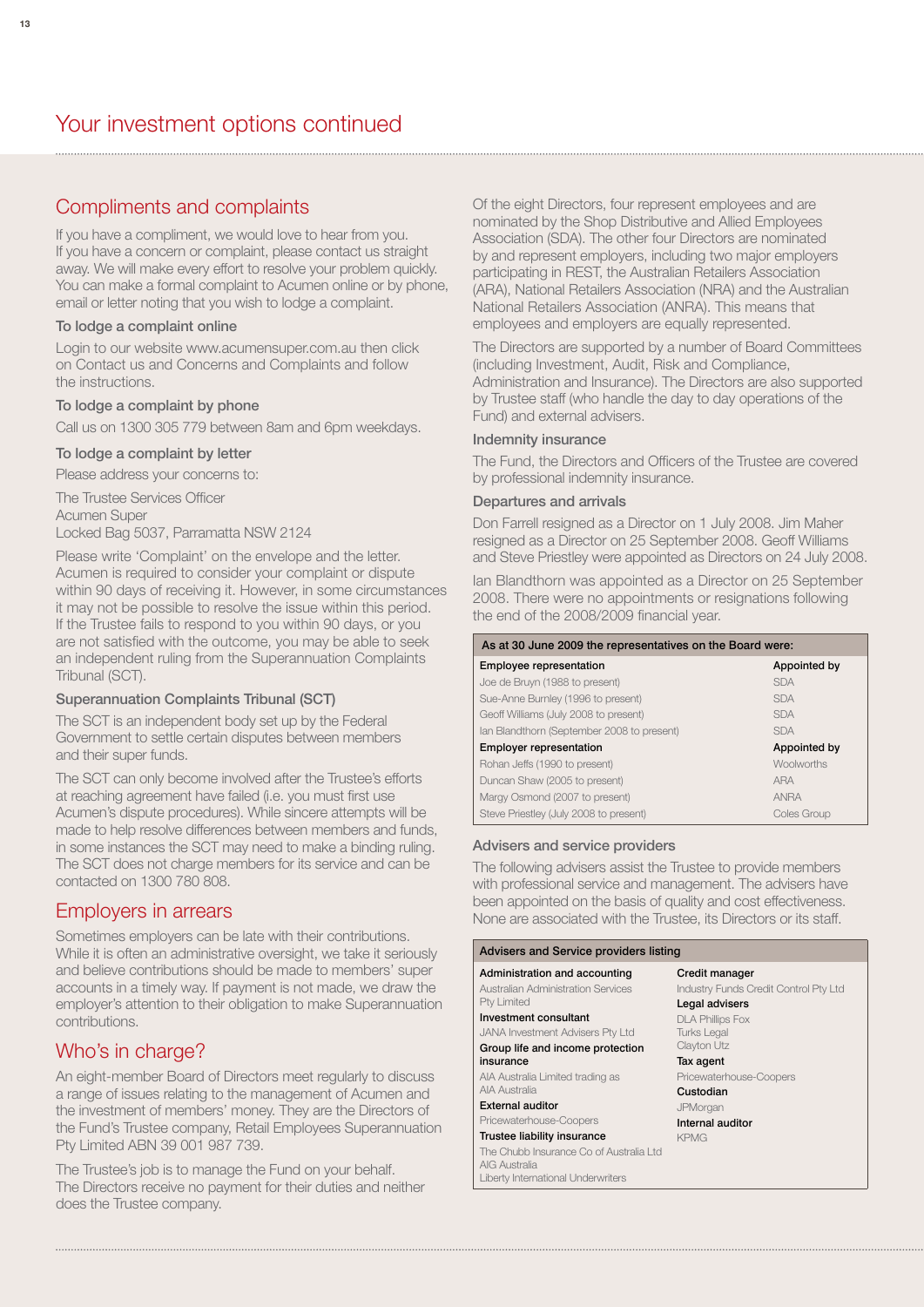## Financial statements 2009

On this page are the 'Changes in net assets' and 'Statement of net assets' from 2008 to 2009. The information on this page is an abbreviated version of the full annual financial report, which has been audited by PricewaterhouseCoopers Chartered Accountants. If you would like a copy of the full financials please write to us at Acumen Super, Locked Bag 5037, Parramatta NSW 2124.

#### Auditor's approval

We have audited the financial statements of Retail Employees Superannuation Trust for the year ending 30 June 2009 in accordance with the Australian Auditing Standards. In our opinion the information reported in the abridged financial statements is consistent with the annual financial report from which it is derived and upon which we expressed an unqualified audit opinion in our report to the members, dated 16 September 2009. For a better understanding of the scope of our audit, this report should be read in conjunction with our audit report on the annual financial report.

PricewaterhouseCoopers Chartered Accountants

#### David Coogan

Partner

| Changes in net assets                                                                      |            |          |  |  |
|--------------------------------------------------------------------------------------------|------------|----------|--|--|
|                                                                                            | \$ Million |          |  |  |
|                                                                                            | 2009       | 2008     |  |  |
| Net market value of assets available to pay<br>benefits at beginning of the financial year | 14.536.5   | 14,050.1 |  |  |
| PLUS                                                                                       |            |          |  |  |
| Contributions by employers                                                                 | 1,777.3    | 1,595.6  |  |  |
| Contributions by members                                                                   | 236.7      | 335.5    |  |  |
| <b>Rollovers into REST</b>                                                                 | 3738       | 5172     |  |  |
| Net group life proceeds received                                                           | 25.1       | 31.8     |  |  |
| Interest earned                                                                            | 2.1        | 2.8      |  |  |
| Group life rebate                                                                          | 201        | 206      |  |  |
| Other revenue                                                                              | $-01$      | 0.9      |  |  |
| Investment earnings (including changes in<br>net market values)                            | $-1.211.7$ | $-779.3$ |  |  |
| Total gross income for the year                                                            | 1,223.3    | 1,725.1  |  |  |
| LESS                                                                                       |            |          |  |  |
| Benefits paid                                                                              | 790.1      | 966.1    |  |  |
| Administration costs                                                                       | 91.7       | 70.3     |  |  |
| Investment management charges                                                              | 51.6       | 39.7     |  |  |
| Custodian fees                                                                             | 3.4        | 3.8      |  |  |
| Group life insurance premiums                                                              | 147.3      | 68.6     |  |  |
| Taxes                                                                                      | 86.3       | 90.2     |  |  |
| <b>Total outgoings</b>                                                                     | 1,170.4    | 1,238.7  |  |  |
| Net market value of assets available to pay<br>benefits at end of the financial year       | 14,589.4   | 14,536.5 |  |  |

#### **Reserves**

The Fund has a number of reserves, including a contingency reserve, capital reserve, group life insurance reserve and administration reserve. As at 30 June 2009, the total reserves were valued at \$111 million. These reserves are maintained and used in accordance with The Fund's reserving policy, such as to meet any contingencies and provide for future capital requirements, or insurance and administration payments. The Fund currently has adequate provisions in its reserves.

As reported last year, the Trustee resolved to maintain its reserves at an appropriate level by reducing the unit prices/crediting rates by 0.3% in the next two years. Accordingly, the Trustee reduced the unit prices/crediting rates by 0.2% during the year ended 30 June 2009. The remaining 0.1% will be adjusted by 30 June 2010.

| Statement of net assets                                 |          |            |  |  |
|---------------------------------------------------------|----------|------------|--|--|
|                                                         |          | \$ Million |  |  |
|                                                         | 2009     | 2008       |  |  |
| <b>Securities</b>                                       |          |            |  |  |
| Australian listed shares                                | 3,787.8  | 3,633.9    |  |  |
| Australian bonds                                        | 846.7    | 1,153.7    |  |  |
| Discount securities                                     | 1.644.9  | 1,433.9    |  |  |
| Overseas listed shares                                  | 2,825.3  | 2,930.0    |  |  |
| Overseas bonds                                          | 646.0    | 421.0      |  |  |
| Other                                                   |          |            |  |  |
| Unlisted trust units (cash)                             | 168.4    | 571.4      |  |  |
| Unlisted trust units (property)                         | 1.149.5  | 1.245.5    |  |  |
| Unlisted trust units<br>(growth alternatives)           | 1,307.3  | 1,264.0    |  |  |
| <b>Unlisted trust units</b><br>(defensive alternatives) | 653.5    | 937.5      |  |  |
| Unlisted trust units (other)                            | 669.3    | 615.7      |  |  |
| Derivatives                                             | 267.0    | 279.8      |  |  |
| Cash/other                                              | 830.0    | 408.6      |  |  |
| Direct property                                         | 355.2    | 396.9      |  |  |
| <b>Total investments</b>                                | 15,150.9 | 15,291.9   |  |  |
| Amount receivable                                       | 61.2     | 76.3       |  |  |
| Other assets                                            | 306.0    | 101.7      |  |  |
| <b>Total assets</b>                                     | 15,518.1 | 15,469.9   |  |  |
| <b>LESS</b>                                             |          |            |  |  |
| Benefits payable                                        | 17.7     | 46.2       |  |  |
| Liability for taxation                                  | 142.5    | 158.9      |  |  |
| <b>Derivatives</b>                                      | 148.9    | 145.3      |  |  |
| Other liabilities                                       | 619.6    | 583.0      |  |  |
| <b>Total liabilities</b>                                | 928.7    | 933.4      |  |  |
| <b>NET ASSETS</b>                                       | 14,589.4 | 14,536.5   |  |  |

#### Movement in The Fund's reserves

| Year | \$ (millions) |
|------|---------------|
| 2007 | \$32.4        |
| 2008 | $-$ \$39.5    |
| 2009 | \$26.3        |

Acumen reserves the right to adjust the crediting rate and/or unit prices in accordance with its reserving policy without prior notice.